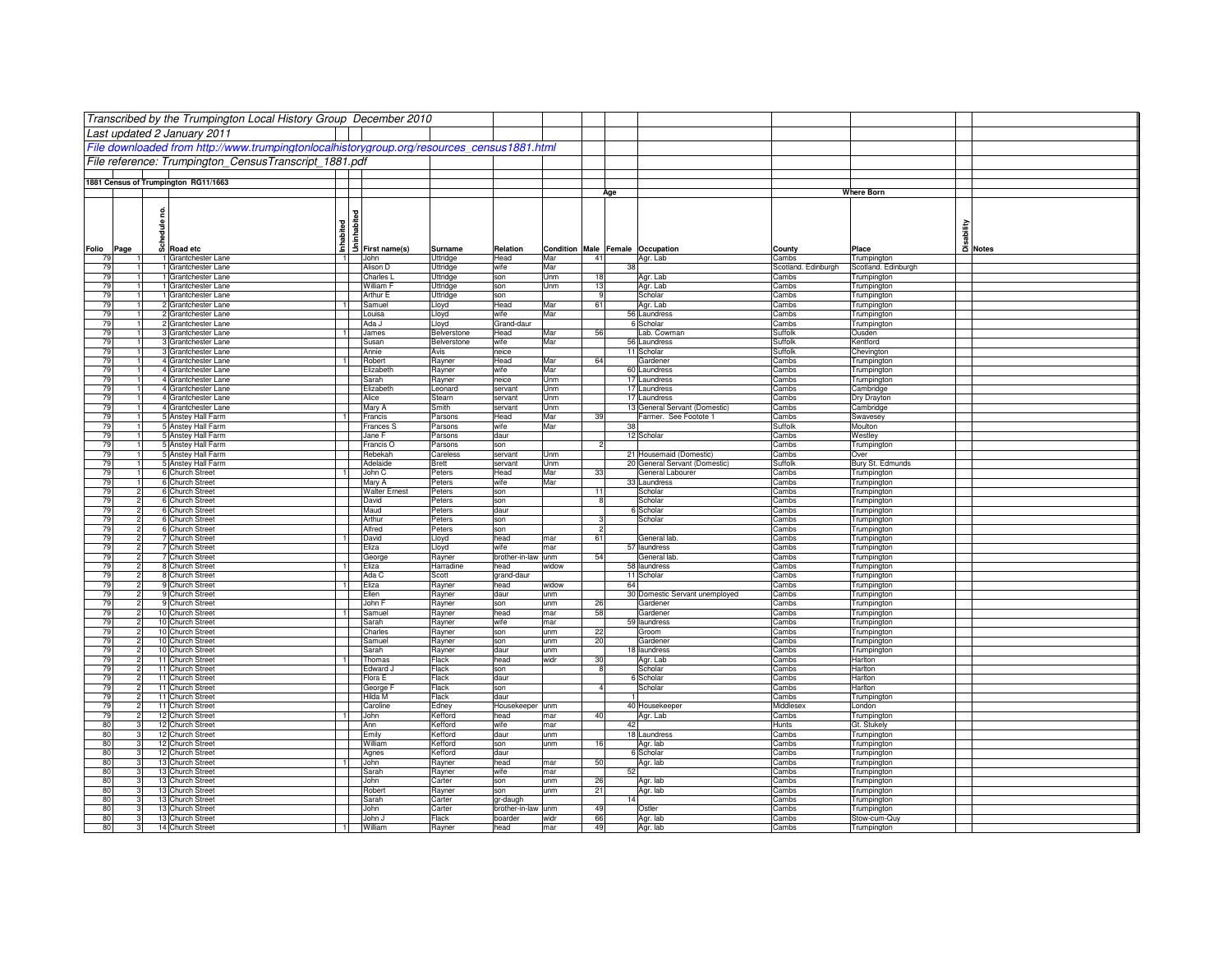|                |                      | 1881 Census of Trumpington RG11/1663 |                           |                      |                       |                       |             |                        |                                     |                |                                   |                                             |
|----------------|----------------------|--------------------------------------|---------------------------|----------------------|-----------------------|-----------------------|-------------|------------------------|-------------------------------------|----------------|-----------------------------------|---------------------------------------------|
|                |                      |                                      |                           |                      |                       |                       |             | Age                    |                                     |                | <b>Where Born</b>                 |                                             |
|                |                      | 읃<br>sdule                           | ত<br>Inhabited<br>Jninhab |                      |                       |                       |             |                        |                                     |                |                                   | Millity<br>Disability<br>Di Notes           |
|                |                      |                                      |                           |                      |                       |                       |             |                        |                                     |                |                                   |                                             |
| Folio          | Page                 | $\overline{S}$ Road etc              |                           | First name(s)        | Surname               | Relation              | Condition   | Male Female Occupation |                                     | County         | Place                             |                                             |
| 80             |                      | 14 Church Street                     |                           | Mary A               | Rayner                | wife                  | mar         | 54                     |                                     | Cambs          | Trumpington                       |                                             |
| 80<br>80       | R                    | 14 Church Street                     | $\overline{1}$            | Alfred               | Rayner                | son                   | unm         | 18<br>53               | Agr. lab<br>Agr. lab                | Cambs          | Trumpington                       |                                             |
| 80             | 3                    | 15 Church Street<br>15 Church Street |                           | Frederick<br>Hannah  | <b>Ilett</b><br>llett | head<br>wife          | mar<br>mar  |                        | 52 Laundress                        | Cambs<br>Cambs | Trumpington<br>Newmarket          |                                             |
| 80             | $\mathbf{R}$         | 16 Church Street                     | $\overline{1}$            | John                 | Haslop                | head                  | mar         | 37                     | Gardener                            | Cambs          | Trumpington                       |                                             |
| 80             | 3                    | 16 Church Street                     |                           | Matilda              | Haslop                | wife                  | mar         |                        | 37 Laundress                        | Cambs          | ittle Wilbraham                   |                                             |
| 80             |                      | 16 Church Street                     |                           | Edmund.              | Haslop                | son                   |             | 15                     | Clerk. Railway                      | Cambs          | Trumpington                       |                                             |
| 80             | 31                   | 16 Church Street                     |                           | Harry R              | Haslop                | son                   |             | 13                     |                                     | Cambs          | Little Wilbraham                  |                                             |
| 80             | 31                   | 16 Church Street                     |                           | Elias T              | Haslop                | son                   |             | 10                     | Scholar                             | Cambs          | Trumpington                       |                                             |
| 80             |                      | 16 Church Street                     |                           | Nathan               | Haslop                | son                   |             | -7                     | Scholar                             | Cambs          | <b>Trumpington</b>                |                                             |
| 80             | 3                    | 16 Church Street                     |                           | Matilda M            | Haslop                | daur                  |             |                        |                                     | Cambs          | <b>Trumpington</b>                |                                             |
| 80             | 3                    | 17                                   | $\overline{1}$            | William              | Peters                | head                  | mar         | 59                     | Labourer on Road & Sexton           | Cambs          | <b>Trumpington</b>                | No address given but probably Church Street |
| 80             |                      | 17                                   |                           | Sophia               | Peters                | wife                  | mar         | 57                     |                                     | Cambs          | <b>Trumpington</b>                | No address given but probably Church Street |
| 80             | $\overline{4}$       | 17                                   |                           | Harriet              | Peters                | daur                  | unm         |                        | 27 Laundress                        | Cambs          | Trumpington                       | No address given but probably Church Street |
| 80<br>80       | 4 <sup>1</sup>       | 17                                   |                           | Bertha               | Peters                | daur                  | unm         |                        | 17 Pupil Teacher                    | Cambs          | Trumpington                       | No address given but probably Church Street |
| 80             | $\overline{4}$<br>4  | 17<br>18 Church Street School House  | $\overline{1}$            | Harriet              | Careless<br>Hutt      | sister-in-law<br>head | unm<br>mar  | 37                     | 44 Dressmaker<br>Schoolmaster       | Cambs<br>Cambs | Trumpington<br>Cambridge          | No address given but probably Church Street |
| 80             | 4                    | 18 Church Street School House        |                           | George E<br>Emma     | Hutt                  | wife                  | mar         |                        | 32 Schoolmistress                   | Notts          | Beeston                           |                                             |
| 80             | 4                    | 18 Church Street School House        |                           | Sydney G             | Hutt                  | son                   |             | $\Lambda$              | Scholar                             | Cambs          | Trumpington                       |                                             |
| 80             | $\Delta$             | 18 Church Street School House        |                           | Arthur F             | Hutt                  | son                   |             | 3                      | Scholar                             | Cambs          | Trumpington                       |                                             |
| 80             | $\overline{4}$       | 18 Church Street School House        |                           | Emily M              | <b>Hutt</b>           | daur                  |             |                        |                                     | Cambs          | Trumpington                       |                                             |
| 80             | 4                    | 18 Church Street School House        |                           | Annie L              | Hutt                  | daur                  |             | 2 <sub>mo</sub>        |                                     | Cambs          | Trumpington                       |                                             |
| 80             | 4                    | 18 Church Street School House        |                           | Sarah A              | White                 | servant               | unm         |                        | 16 General Servant (Domestic)       | Cambs          | <b>Frumpington</b>                |                                             |
| 80             | 4                    | 19 Church Street Unicorn Inn         | $\overline{1}$            | John F               | Constable             | son                   | unm         | 19                     |                                     | Cambs          | Cambs                             |                                             |
| 80             | $\Lambda$            | 19 Church Street Unicorn Inn         |                           | Susannah             | Shepherd              | servant               | unm         |                        | 60 Housekeeper                      | Herts          | Royston                           |                                             |
| 80             | 4                    | 19 Church Street Unicorn Inn         |                           | Eliza                | Taylor                | servant               | unm         |                        | 13 General Servant (Domestic)       | Cambs          | <b>Weston Coville</b>             |                                             |
| 80             | 4 <sup>1</sup>       | 20 Church Street Vicarage            | $\overline{1}$            | Edward B             | <b>Birks</b>          | head                  | unm         | 32                     | Vicar. See Footnote 2               | Herts          | Kelshall                          |                                             |
| 80             | $\overline{a}$       | 20 Church Street Vicarage            |                           | Anna K               | <b>Birks</b>          | sister                | unm         | 29                     |                                     | Herts          | Kelshall                          |                                             |
| 80             | ΔI                   | 20 Church Street Vicarage            |                           | Annie                | Chapman               | servant               | unm         |                        | 20 Housemaid Domestic Servant       | Cambs          | Swavesey                          |                                             |
| 80             | 4 <sup>1</sup>       | 21 Church Street                     | $\overline{1}$            | Joseph               | Rayner                | head                  | mar         | 55                     | Agr. Lab                            | Cambs          | Trumpington                       |                                             |
| 80             | $\Delta$<br>$\Delta$ | 21 Church Street                     |                           | Emma                 | Rayner                | wife                  | mar         |                        | 53 Laundress                        | Cambs          | Trumpington                       |                                             |
| 80<br>80       | $\overline{4}$       | 22 Church Street<br>22 Church Street | $\overline{1}$            | William<br>Elizabeth | Haslop                | head                  | mar         | 44                     | Carrier                             | Cambs<br>Cambs | Barton                            |                                             |
| 80             | 4                    | 22 Church Street                     |                           | Henry J              | Haslop<br>Haslop      | wife<br>son           | mar<br>lunm | 21                     | 42 Laundress<br>Agr. Lab            | Cambs          | Trumpington                       |                                             |
| 80             | 4                    | 22 Church Street                     |                           | Lizzie L             | Haslop                | daur                  | unm         |                        | 20 Laundress                        | Cambs          | Trumpington<br><b>Trumpington</b> |                                             |
| 80             |                      | 22 Church Street                     |                           | Alice E              | Haslop                | daur                  |             | 14                     |                                     | Cambs          | <b>Trumpington</b>                |                                             |
| 80             |                      | 22<br>Church Street                  |                           | Arthur C             | Haslop                | son                   |             | 10                     | Scholar                             | Cambs          | <b>Trumpington</b>                |                                             |
| 80             | 4                    | 22 Church Street                     |                           | Ellen M              | Haslop                | daur                  |             |                        | 8 Scholar                           | Cambs          | Trumpington                       |                                             |
| 81             | न्न                  | 23 Church Street                     | $\overline{1}$            | Stephen              | Brown                 | head                  | mar         | 30                     | Agr. Lab                            | Cambs          | Grantchester                      |                                             |
| R1             | 5                    | 23 Church Street                     |                           | Sarah                | Brown                 | wife                  | lmar        |                        | 26 Laundress                        | Cambs          | Trumpington                       |                                             |
| 81             | 5 <sup>1</sup>       | 23 Church Street                     |                           | Emma                 | Brown                 | daur                  |             |                        | 4 scholar                           | Cambs          | Trumpington                       |                                             |
| 81             | 5 <sub>1</sub>       | 23 Church Street                     |                           | Stephen              | Brown                 | son                   |             | 6mo                    |                                     | Cambs          | Trumpington                       |                                             |
| 81             | 51                   | 24 Church Street                     |                           | William              | Wilson                | head                  | mar         | 45                     | Gardener                            | Cambs          | Trumpington                       |                                             |
| 81             | 5 <sup>1</sup>       | 24 Church Street                     |                           | Hannah 1             | Wilson                | wife                  | mar         | 46                     |                                     | Cambs          | Great Wilbraham                   |                                             |
| 81             | 51                   | 24 Church Street                     |                           | Edward W             | Wilson                | son                   | unm         | 22                     | Gardener                            | Cambs          | Trumpington                       |                                             |
| R <sub>1</sub> | 5.                   | 24 Church Street                     |                           | Julia                | Wilson                | daur                  |             |                        | 12 scholar                          | Cambs          | Trumpington                       |                                             |
| 81<br>81       | 5<br>5               | 24 Church Street<br>24 Church Street |                           | George E<br>Arthur A | Wilson<br>Wilson      | son<br>son            |             | 10                     | errand boy<br>scholar               | Cambs<br>Cambs | <b>Trumpington</b>                |                                             |
| 81             |                      | 24 Church Street                     |                           | Bertha               | Wilson                | daur                  |             |                        | 4 scholar                           | Cambs          | <b>Tumpington</b>                 |                                             |
| 81             | -51                  | 25 Church Street                     | $\overline{1}$            | William              | Careless              | head                  | mar         | 41                     | Agr. Lab                            | Cambs          | <b>Trumpington</b><br>Trumpington |                                             |
| 81             | $\overline{5}$       | 25 Church Street                     |                           | Hannah               | Careless              | wife                  | mar         | 42                     |                                     | Cambs          | Trumpington                       |                                             |
| R1             | $\overline{5}$       | 25 Church Street                     |                           | William R            | Careless              | son                   |             | 13                     | Agr. Lab                            | Cambs          | Cambridge                         |                                             |
| 81             | 51                   | 25 Church Street                     |                           | Charles              | Careless              | son                   |             | 11                     | Agr. Lab                            | Cambs          | <b>Trumpington</b>                |                                             |
| 81             | 5 <sup>1</sup>       | 25 Church Street                     |                           | Sarah A              | Careless              | daur                  |             |                        | 10 scholar                          | Cambs          | <b>Trumpington</b>                |                                             |
| 81             | 5 <sup>1</sup>       | 25 Church Street                     |                           | Walter               | Careless              | son                   |             |                        | scholar                             | Cambs          | Trumpington                       |                                             |
| 81             | 51                   | 25 Church Street                     |                           | John                 | Careless              | son                   |             |                        | scholar                             | Cambs          | Trumpington                       |                                             |
| 81             | 5                    | 25 Church Street                     |                           | Hannah               | Careless              | daur                  |             |                        | 5 scholar                           | Cambs          | Trumpington                       |                                             |
| R <sub>1</sub> |                      | 25 Church Street                     |                           | Emma                 | Careless              | daur                  |             | з                      |                                     | Cambs          | <b>Frumpington</b>                |                                             |
| 81             | 5 <sup>1</sup>       | 25 Church Street                     |                           | Arthur               | Careless              | son                   |             |                        |                                     | Cambs          | <b>Trumpington</b>                |                                             |
| 81             | 5                    | 26<br>Church Street                  | $\overline{1}$            | Sarah                | Carter                | head                  | widow       |                        | 48 Laundress                        | Cambs          | <b>Trumpington</b>                |                                             |
| 81             | к                    | 26<br>Church Street                  |                           | George               | Carter                | son                   | unm         | 22                     | Gardener                            | Cambs          | Trumpington                       |                                             |
| 81             | 5 <sup>1</sup>       | 26 Church Street                     |                           | Eliza                | Carter                | daur                  | unm         |                        | 20 Laundress                        | Cambs          | Trumpington                       |                                             |
| 81<br>R1       | 5<br>6               | 26 Church Street                     | $\overline{1}$            | Hannah               | Carter                | daur                  | unm         | 33                     | 16 School monitress<br>General Lab. | Cambs          | Trumpington                       |                                             |
| 81             | 6 <sup>1</sup>       | 27 Church Street<br>27 Church Street |                           | Thomas               | Dawes<br>Dawes        | head<br>wife          | mar<br>mar  | 30 <sup>1</sup>        |                                     | Cambs<br>Cambs | Trumpington<br>Carlton            |                                             |
| 81             | 6                    | 27 Church Street                     |                           | Sophia<br>Frances E  | Dawes                 | daur                  |             |                        | 7 scholar                           | Cambs          | <b>Trumpington</b>                |                                             |
| 81             | 61                   | 27 Church Street                     |                           | William              | Dawes                 | son                   |             | $\Lambda$              | scholar                             | Cambs          | <b>Trumpington</b>                |                                             |
| 81             | $6 \mid$             | 28 Church Street                     | $\overline{1}$            | Thomas               | Cambridge             | head                  | mar         | 58                     | Postman                             | Cambs          | <b>Trumpington</b>                |                                             |
|                | $6 \mid$<br>81       | 28 Church Street                     |                           | Sarah                | Cambridge             | wife                  | mar         | 52                     |                                     | Cambs          | Trumpington                       | See Footnote 3                              |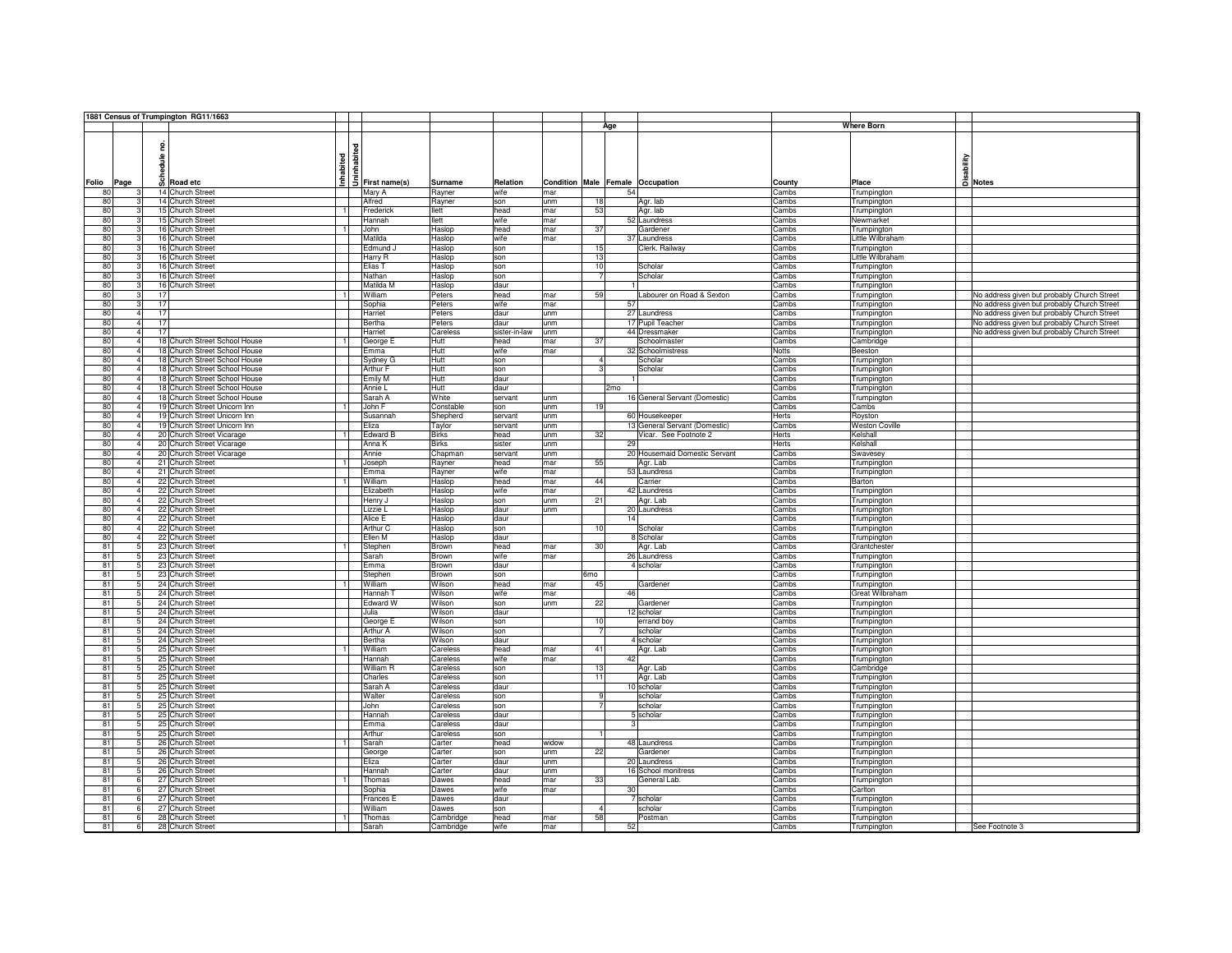|                |                   | 1881 Census of Trumpington RG11/1663              |     |                                              |                    |                    |            |                        |                                     |                |                                |                                                |
|----------------|-------------------|---------------------------------------------------|-----|----------------------------------------------|--------------------|--------------------|------------|------------------------|-------------------------------------|----------------|--------------------------------|------------------------------------------------|
|                |                   |                                                   |     |                                              |                    |                    |            | Age                    |                                     |                | <b>Where Born</b>              |                                                |
|                |                   |                                                   |     |                                              |                    |                    |            |                        |                                     |                |                                |                                                |
|                | 읃                 |                                                   |     | $\frac{1}{2}$<br>$\frac{1}{2}$ First name(s) |                    |                    |            |                        |                                     |                |                                |                                                |
|                | 을                 |                                                   |     |                                              |                    |                    |            |                        |                                     |                | sability                       |                                                |
|                | 륮                 | Inhabited                                         |     |                                              |                    |                    |            |                        |                                     |                |                                |                                                |
|                |                   |                                                   |     |                                              |                    |                    |            |                        |                                     |                |                                |                                                |
| Folio<br>Page  |                   | $\overline{\omega}$ Road etc                      |     |                                              | Surname            | Relation           | Condition  | Male Female Occupation |                                     | County         | Place                          | a Notes                                        |
| 81             | 6                 | 28 Church Street                                  |     | Thomas                                       | Cambridge          | son                | unm        | 21                     | Bricklayer's Lab                    | Cambs          | Trumpington                    | See Footnote 4                                 |
| 81             | 6                 | 28 Church Street                                  |     | William D                                    | Cambridge          | son                | unm        | 16                     | Apprentice. Saddle& harness maker   | Cambs          | Trumpington                    | See Footnote 5                                 |
| 81             | 6<br>$\mathbf{6}$ | 28 Church Street                                  |     | Eliza D                                      | Cambridge          | daur               |            |                        | 12 scholar                          | Cambs          | Trumpington                    |                                                |
| 81             |                   | Church Street                                     | 111 |                                              |                    |                    |            |                        |                                     |                |                                |                                                |
| 81             | 6                 | 29 Church Street                                  |     | William                                      | Peters             | head               | mar        | 36                     | Brewer's lab                        | Cambs          | Trumpington                    | William Peters (jun)                           |
| 81             |                   | 29 Church Street                                  |     | Mary A                                       | Peters             | wife               | mar        | 38                     |                                     | Cambs          | Trumpington                    |                                                |
| 81             | ĥ                 | 29 Church Street                                  |     | Edward L                                     | Peters             | son                |            | 8                      | scholar                             | Cambs          | Trumpington                    |                                                |
| 81             | ĥ                 | 29 Church Street                                  |     | Ethel E                                      | Peters             | daur               |            |                        | 3 scholar                           | Cambs          | Trumpington                    |                                                |
| 81             | 6                 | 29 Church Street                                  |     | George F                                     | Peters             | son                |            | 3mo                    |                                     | Cambs          | Trumpington                    |                                                |
| 81             | 6                 | 30 Church Street                                  |     | Eliza                                        | Dawes              | head               | unm        |                        | 58 Laundress                        | Cambs          | Trumpington                    |                                                |
| 81             | 6                 | 30 Church Street                                  |     | Emma                                         | Dawes              | sister             | unm        |                        | 56 Laundress                        | Cambs          | Trumpington                    |                                                |
| 81             | 6                 | 30 Church Street                                  |     | Henry                                        | Dawes              | son                | unm        | 28                     | General Lab.                        | Cambs          | Trumpington                    |                                                |
| 81             | 6                 | 31 Church Street                                  |     | John                                         | Rayner             | head               | mar        | 49                     | Corn merchant's lab                 | Cambs          | Trumpington                    |                                                |
| 81             | 6                 | 31 Church Street                                  |     | Charlotte                                    | Rayner             | wife               | mar        |                        | 47 Laundress                        | Cambs          | Trumpington                    |                                                |
| 81             | 6                 | 31 Church Street                                  |     | George R                                     | Careless           | Bro-in-law         | widr       | 34                     | Agr. Lab                            | Cambs          | Trumpington                    |                                                |
| 81             | 6                 | 32 Church Street<br>$\overline{1}$                |     | Joseph                                       | Kefford            | head               | mar        | 25                     | Gardener                            | Cambs          | Trumpington                    |                                                |
| 81             | 6                 | 32 Church Street                                  |     | Ellen E                                      | Kefford            | wife               | mar        | 25                     |                                     | Cambs          | Chatteris                      |                                                |
| 81             | ĥ.                | 32 Church Street                                  |     | Thomas E                                     | Kefford            | son                |            | $\overline{2}$         |                                     | Cambs          | Cambridge                      |                                                |
| 81             | ĥ.                | 32 Church Street                                  |     | Alice E                                      | Kefford            | daur               |            |                        |                                     | Cambs          | Cambridge                      |                                                |
| 82             |                   | 33 Church Street                                  |     | Alfred                                       | Rayner             | head               | mar        | 32                     | Agr.lab                             | Cambs          | Trumpington                    |                                                |
| 82             |                   | 33 Church Street                                  |     | Emma                                         | Rayner             | wife               | mar        |                        | 34 Laundress                        | Devon          |                                |                                                |
| 82             | $\overline{7}$    | 33 Church Street                                  |     | George                                       | Rayner             | son                |            | $\mathbf{q}$           | scholar                             | Cambs          | Trumpington                    |                                                |
| 82             |                   | 33 Church Street                                  |     | Alice                                        | Rayner             | daur               |            |                        | 7 scholar                           | Cambs          | Trumpington                    |                                                |
| 82             |                   | 33 Church Street                                  |     | Walter                                       | Humphreys          | boarder            |            | 3                      |                                     | London         | Wood Green                     |                                                |
| 82             |                   | 34 Anstey Hall                                    |     | Ebenezer B                                   | Foster             | head               | mar        | 42                     | J.P. Banker                         | Cambs          | Cambridge                      |                                                |
| 82             |                   | 34 Anstey Hall                                    |     | Mary C                                       | Foster             | wife               | mar        | 42                     |                                     | Cambs          | Cambridge                      |                                                |
| 82             |                   | 34 Anstey Hall                                    |     | Mabel S                                      | Smith              | niece              |            |                        |                                     | Chester        | Birkenhead                     |                                                |
| 82             | $\overline{7}$    | 34 Anstey Hall                                    |     | <b>Hubert S</b>                              | Smith              | nephew             |            | 6                      |                                     | Chester        | Birkenhead                     |                                                |
| 82             | $\overline{7}$    | 34 Anstey Hall                                    |     | Thomas                                       | Harrington         | servant            | mar        | 28                     | Butler (Domestic Servant)           | Essex          | Sandford                       |                                                |
| 82             |                   | 34 Anstey Hall                                    |     | Rachel                                       | Friake             | servant            | widow      |                        | 39 Ladysmaid (Domestic Servant)     | Oxford         | Sibford Gower                  | Incorrect spelling here. This is Rachel Freake |
| 82             |                   | 34 Anstey Hall                                    |     | Sarah A                                      | Drake              | servant            | unm        |                        | 30 Cook (Domestic Servant)          | Cambs          | Isleham                        |                                                |
| 82             |                   | 34 Anstey Hall                                    |     | Anna M                                       | Taylor             | servant            | unm        |                        | 25 Housemaid (Domestic Servant)     | Oxford         | Grimsby                        |                                                |
| 82             |                   | 34 Anstey Hall                                    |     | Louisa                                       | Impey              | servant            | unm        |                        | 20 Scullery maid (Domestic Servant) | Cambs          | Foxton                         |                                                |
| 82             |                   | 34 Anstey Hall                                    |     | Emma                                         | Warren             | servant            | unm        |                        | 19 Housemaid (Domestic Servant)     | Suffolk        | Downham                        |                                                |
| 82             | 7                 | 35 Anstey Hall Gardener's Cottage                 |     | Charles                                      | Forbes             | head               | mar        | 31                     | Gardener                            |                | Scotland                       |                                                |
| 82             |                   | 35 Anstey Hall Gardener's Cottage                 |     | Elizabeth                                    | Forbes             | wife               | mar        | 34                     |                                     |                | Wales Haverfordwest            |                                                |
| 82             |                   | 35 Anstey Hall Gardener's Cottage                 |     | John D                                       | Forbes             | son                |            |                        | scholar                             | Cambs          | Trumpington                    |                                                |
| 82             |                   | 35 Anstey Hall Gardener's Cottage                 |     | Annie E                                      | Forbes             | daur               |            |                        | 3 scholar                           | Cambs          | Trumpington                    |                                                |
| 82             |                   | 35 Anstey Hall Gardener's Cottage                 |     | Archibald                                    | Forbes             | son                |            | 1 <sub>mo</sub>        |                                     | Cambs          | Trumpington                    |                                                |
| 82             | $\overline{7}$    | 36 Anstey Hall Coachman's Rooms<br>$\overline{1}$ |     | Henry                                        | Peters             | head               | mar        | 29                     | Coachman Domestic Servant           | Cambs          | Trumpington                    |                                                |
| 82             | $\overline{7}$    | 36 Anstey Hall Coachman's Rooms                   |     | Ann E                                        | Peters             | wife               | mar        | 28                     |                                     | Cambs          | Trumpington                    |                                                |
| 82             | $\overline{7}$    | 36 Anstey Hall Coachman's Rooms                   |     | Harry                                        | Peters             | son                |            | 6                      | scholar                             | Cambs          | Trumpington                    |                                                |
| 82             |                   | 36 Anstey Hall Coachman's Rooms                   |     | Frederick W                                  | Peters             | son                |            | $\mathbf{A}$           | scholar                             | Cambs          | Trumpington                    |                                                |
| 82             |                   | 36 Anstey Hall Coachman's Rooms                   |     | Annie                                        | Peters             | daur               |            |                        |                                     | Cambs          | Trumpington                    |                                                |
| 82             |                   | 36 Anstey Hall Coachman's Rooms                   |     | Charles                                      | Peters             | son                |            | $\mathbf{1}$           |                                     | Cambs          | Trumpington                    |                                                |
| 82             |                   | 37 London Road                                    |     | William                                      | Haslop             | head               | mar        | 76                     | Formerly Cowman                     | Cambs          | Trumpington                    |                                                |
| 82             | R                 | 37 London Road                                    |     | Mary A                                       | Haslop             | wife               | mar        | 74                     |                                     | Cambs          | Trumpington                    |                                                |
| 82             |                   | 37 London Road                                    |     | Edward                                       | Haslop             | grand son          | unm        | 22                     |                                     | Cambs          | Trumpington                    |                                                |
| 82             |                   | 38 London Road                                    |     | Jane E                                       | Harrington         | wife               | mar        | 28                     |                                     | Cambs          | Cambridge                      |                                                |
| 82             |                   | 38 London Road                                    |     | Ellen H                                      | Harrington         | daur               |            | 8 <sub>mo</sub>        |                                     | Cambs          | Trumpington                    |                                                |
| 82             | $\mathbf{R}$      | 39 London Road                                    |     | Elizabeth                                    | Gentle             | head               | widow      | 51                     |                                     | Herts          | St Albans                      |                                                |
| 82             | 8                 | 39 London Road                                    |     | Arthur                                       | Gentle             | son                | unm        | 25                     | Carting Contractor                  | Cambs          | Harlton                        |                                                |
| 82             | 8                 | 39 London Road                                    |     | Sarah                                        | Gentle             | daur               | unm        |                        | 20 Dressmaker                       | Cambs          | Harlton                        |                                                |
| 82             | <b>R</b>          | 39 London Road                                    |     | Walter                                       | Gentle             | son                | unm        | 18                     | Carter                              | Cambs          | Harlton                        |                                                |
| 82             | $\mathbf{R}$      | 39 London Road                                    |     | Elizabeth                                    | Gentle             | daur               | unm        |                        | 16 Dressmaker                       | Cambs          | Harlton                        |                                                |
| 82             |                   | 39 London Road                                    |     | Martha                                       | Gentle             | daur               |            |                        | 14 Nurse-maid (Dom.Servt)           | Cambs          | Harlton                        |                                                |
| 82             |                   | 39 London Road                                    |     | Herbert                                      | Gentle             | son                |            | 12                     | scholar                             | Cambs          | Harlton                        |                                                |
| 82             | R                 | 39 London Road                                    |     | Samuel                                       | Gentle             | Father-in-law widr |            | 76                     | Formerly Agr. Lab.                  | Cambs          | Orwell                         |                                                |
| 82             | R                 | 40 London Road                                    |     | Arabella                                     | Fennell            | head               | widow      |                        | 67 Income from land & houses        | London         | Lincoln's Inn Fields. St Giles |                                                |
| 82             | R                 | 40 London Road                                    |     | Fanny L                                      | Nightingale        | servant            | unm        |                        | 21 General servant (Domestic)       | Cambs          | Cambridge                      |                                                |
| 82             | 8                 | 41 London Road                                    |     | Richard                                      | Careless           | head               | mar        | 39                     | Agr. Lab                            | Cambs          | Trumpington                    |                                                |
| 82             | 8                 | 41 London Road                                    |     | Sarah                                        | Careless           | wife               | mar        | 41                     |                                     | Cambs          | Girton                         |                                                |
| 82             | 8                 | 41 London Road                                    |     | George R                                     | Careless           | son                |            | 11                     | Agr. Lab                            | Cambs          | Trumpington                    |                                                |
|                | 8                 | 41 London Road                                    |     | Emma S                                       | Careless           | daur               |            |                        | 9 scholar                           | Cambs          | Trumpington                    |                                                |
|                | 8                 | 41 London Road                                    |     | Samuel C                                     | Careless           | son                |            | 5                      | scholar                             | Cambs          | Trumpington                    |                                                |
|                |                   | $\overline{1}$                                    |     | Charles                                      | Pamplin            | head               | mar        | 56                     | Agr. Lab Horsekeeper                | Cambs          | Trumpington                    |                                                |
|                | R                 |                                                   |     |                                              |                    |                    |            |                        |                                     |                |                                |                                                |
| 82<br>82       |                   | 42 London Road                                    |     |                                              |                    |                    |            |                        |                                     |                |                                |                                                |
| 82<br>82<br>82 |                   | 42 London Road<br>42 London Road                  |     | Louisa<br>Thirza                             | Pamplin<br>Pamplin | wife<br>daur       | mar<br>unm |                        | 51 Laundress<br>23 Laundress        | Cambs<br>Cambs | Ely<br>Trumpington             |                                                |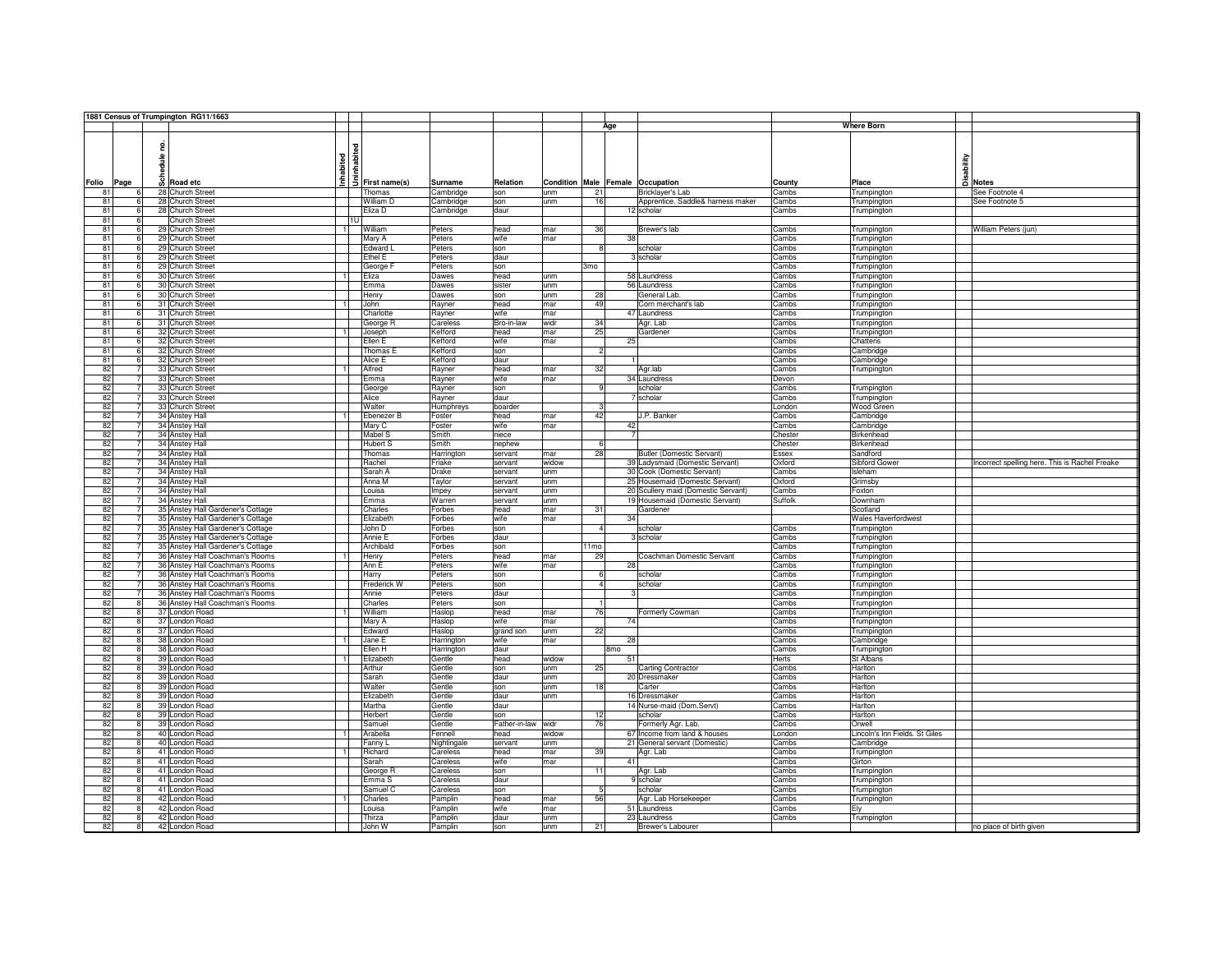|                       |   | 1881 Census of Trumpington RG11/1663                  |                                              |            |            |       |                                  |                               |             |                       |         |
|-----------------------|---|-------------------------------------------------------|----------------------------------------------|------------|------------|-------|----------------------------------|-------------------------------|-------------|-----------------------|---------|
|                       |   |                                                       |                                              |            |            |       | Age                              |                               |             | <b>Where Born</b>     |         |
|                       |   |                                                       |                                              |            |            |       |                                  |                               |             |                       |         |
|                       | 읃 |                                                       | $\frac{1}{2}$<br>$\frac{1}{2}$ First name(s) |            |            |       |                                  |                               |             |                       |         |
|                       | ≗ |                                                       |                                              |            |            |       |                                  |                               |             |                       |         |
|                       | 륳 |                                                       |                                              |            |            |       |                                  |                               |             |                       |         |
|                       |   | Inhabited                                             |                                              |            |            |       |                                  |                               |             | sability              |         |
| Folio<br>Page         |   | <b>B</b> Road etc                                     |                                              | Surname    | Relation   |       | Condition Male Female Occupation |                               | County      | Place                 | A Notes |
| 83                    |   | 42 London Road                                        | George C                                     | Pamplin    | son        | unm   | 19                               | Gardener                      | Cambs       | Trumpington           |         |
| 83<br>-9              |   | 42 London Road                                        | Ada E                                        | Pamplin    | daur       |       |                                  | 14 Dressmaker's Apprentice    | Cambs       | Trumpington           |         |
| 83<br>9               |   | 42 London Road                                        | Frank                                        | Pamplin    | son        |       | 11                               | scholar                       | Cambs       | Trumpington           |         |
| 83<br>q               |   | 42 London Road                                        | Harry                                        | Pamplin    | son        |       | 10                               | scholar                       | Cambs       | Trumpington           |         |
| 83<br>q               |   | 42 London Road                                        | Millie                                       | Pamplin    | daur       |       |                                  | scholar                       | Cambs       | Trumpington           |         |
| 83                    |   | 42 London Road                                        | George W                                     | Thompson   | son-in-law | mar   | 27                               | Railway Shunter               | Cambs       | Wisbech               |         |
| 83<br>q               |   | 42 London Road                                        | Sarah A                                      | Thompson   | daur       | mar   | 28                               |                               | Cambs       | Fulbourn              |         |
| 83                    |   | 43 London Road                                        | William                                      | Wilson     | head       | widr  | 60                               | Shepherd                      | Cambs       | Cottenham             |         |
| 83<br><b>q</b>        |   | 43 London Road                                        | Emma                                         | Wilson     | daur       | unm   | 16                               |                               | Cambs       | Cottenham             |         |
| 83<br>-9              |   | 44 London Road                                        | William                                      | Mayle      | head       | mar   | 49                               | Agr. Lab                      | Cambs       | Trumpington           |         |
| 83<br>-9              |   | 44 London Road                                        | Ann                                          | Mayle      | wife       | mar   | 51                               |                               | Essex       | Wendon                |         |
| 83<br>q               |   | 44 London Road                                        | John                                         | Mayle      | son        | mar   | 18                               | Agr. Lab                      | Cambs       | Trumpington           |         |
| 83<br>9               |   | 44 London Road                                        | Ann M                                        | Mayle      | daur       |       |                                  | 15 Laundress                  | Cambs       | Trumpington           |         |
| 83<br>9               |   | 44 London Road                                        | Elizabeth                                    | Mayle      | daur       |       |                                  | 13 School Monitress           | Cambs       | Trumpington           |         |
| 83<br>9               |   | 44 London Road                                        | Alice                                        | Mayle      | daur       |       |                                  | 7 scholar                     | Cambs       | Trumpington           |         |
| 83<br>-9              |   | 45 London Road<br>$\overline{1}$                      | John                                         | Galley     | head       | mar   | 35                               | <b>Butcher</b>                | Hunts       | Somersham             |         |
| 83<br>9               |   | 45 London Road                                        | Ann                                          | Galley     | wife       | mar   |                                  | 39 Laundress                  | Cambs       | Trumpington           |         |
| 83<br>q               |   | 45 London Road                                        | Gertrude                                     | Custance   | step-daur  | unm   |                                  | 15 Laundress                  | Cambs       | Trumpington           |         |
| 83<br>9               |   | 45 London Road                                        | Charles                                      | Galley     | son        |       | $\overline{4}$                   | scholar                       | Cambs       | Trumpington           |         |
| 83                    |   | 45 London Road                                        | Edith                                        | Galley     | daur       |       |                                  | 3 scholar                     | Cambs       | Trumpington           |         |
| 83                    |   | 45 London Road                                        | Minnie                                       | Galley     | daur       |       |                                  |                               | Cambs       | Trumpington           |         |
| 83<br>q               |   | 45 London Road                                        | Bertie                                       | Galley     | son        |       | 5mo                              |                               | Cambs       | Trumpington           |         |
| 83<br>q               |   | 46 London Road                                        | William                                      | Saunders   | head       | mar   | 51                               | Butcher & General Shop.       | Cambs       | Trumpington           |         |
| 83<br>q               |   | 46 London Road                                        | Susan                                        | Saunders   | wife       | mar   | 48                               |                               | Cambs       | Trumpington           |         |
| 83<br>$\mathbf{g}$    |   | 46 London Road                                        | Charles                                      | Saunders   | son        | unm   | 17                               | Butcher's son                 | Cambs       | Trumpington           |         |
| 83<br>10              |   | 46 London Road                                        | William                                      | Saunders   | son        |       | 15                               | Butcher's son                 | Cambs       | Trumpington           |         |
| 83<br>10              |   | 46 London Road                                        | Annie                                        | Saunders   | daur       |       |                                  | 11 scholar                    | Cambs       | Trumpington           |         |
| 83<br>10              |   | 46 London Road                                        | Henry                                        | Saunders   | son        |       | $\mathbf{Q}$                     | scholar                       | Cambs       | Trumpington           |         |
| 83<br>10              |   | 46 London Road                                        | Alice                                        | Saunders   | daur       |       |                                  | 6 scholar                     | Cambs       | Trumpington           |         |
| 83<br>10              |   | 46 London Road                                        | Charlotte                                    | Careless   | servant    | unm   |                                  | 18 General Servant (Domestic) | Cambs       | Trumpington           |         |
| 83<br>10              |   | 47 London Road                                        | William                                      | Horner     | head       | mar   | 30                               | Railway Servant               | Cambs       | Trumpington           |         |
| 83<br>10              |   | 47 London Road                                        | Lydia                                        | Horner     | wife       | mar   | 28                               |                               | Cambs       | Trumpington           |         |
| 83<br>10              |   | 47 London Road                                        | Sarah E                                      | Horner     | daur       |       |                                  | 7 scholar                     | Cambs       | Cambridge             |         |
| 83<br>10              |   | 47 London Road                                        | William J                                    | Horner     | son        |       | $5\overline{)}$                  | scholar                       | Cambs       | Cambridge             |         |
| 83<br>10              |   | 47 London Road                                        | Richard                                      | Horner     | son        |       | $\overline{c}$                   |                               | Cambs       | Cambridge             |         |
| 83<br>10              |   | 47 London Road                                        | Eliza                                        | Horner     | daur       |       | 5 <sub>mo</sub>                  |                               | Cambs       | Trumpington           |         |
| 83<br>10              |   | 48 London Road                                        | John                                         | Moss       | head       | mar   | 36                               | Gardener                      | Herts       | Cheshunt              |         |
| 83<br>10              |   | 48 London Road                                        | Susanna                                      | Moss       | wife       | mar   | 27                               |                               | Cambs       | Trumpington           |         |
| 83<br>10              |   | 48 London Road                                        | John                                         | Moss       | son        |       | з                                | scholar                       | Cambs       | Trumpington           |         |
| 83<br>10              |   | 48 London Road                                        | Lizzie                                       | Moss       | daur       |       |                                  |                               | Cambs       | Trumpington           |         |
| 83<br>10              |   | $\overline{1}$<br>49 London Road                      | Daniel                                       | Gentle     | head       | mar   | 23                               | Miller's Carter               | Cambs       | Harlton               |         |
| 83<br>10              |   | 49 London Road                                        | Julia                                        | Gentle     | wife       | mar   | 24                               |                               | Cambs       | Trumpington           |         |
| 83<br>10 <sup>1</sup> |   | 49 London Road                                        | Grace                                        | Gentle     | daur       |       |                                  |                               | Cambs       | Trumpington           |         |
| 83<br>10              |   | 49 London Road                                        | Lizzie                                       | Gentle     | daur       |       | 9 <sub>mo</sub>                  |                               | Cambs       | Trumpington           |         |
| 83<br>10              |   | 50 London Road                                        | Richard                                      | Horner     | head       | mar   | 76                               | Agr. lab.                     | Cambs       | Trumpington           |         |
| 83<br>10              |   | 50 London Road                                        | Martha                                       | Horner     | wife       | mar   | 74                               |                               | Cambs       | <b>Weston Coville</b> |         |
| 83<br>10              |   | 51 London Road<br>$\overline{1}$                      | Samuel                                       | Wilson     | head       | mar   | 61                               | Agr. lab.                     | Cambs       | Trumpington           |         |
| 83<br>10              |   | 51 London Road                                        | Sarah                                        | Wilson     | wife       | mar   | 62                               |                               | Cambs       | Eversden              |         |
| 83<br>10              |   | 51 London Road                                        | Frederick                                    | Smith      | grand son  | unm   | 22                               | General lab                   | Cambs       | Trumpington           |         |
| 83<br>10              |   | 51 London Road                                        | Walter                                       | Smith      | grand son  | unm   | 19                               | General lab                   | Cambs       | Trumpington           |         |
| 84<br>11              |   | 51 London Road                                        | Ernest                                       | Smith      | grand son  |       | 14                               | General Lab.                  | Cambs       | Trumpington           |         |
| 84<br>11              |   | 52 London Road<br>$\overline{1}$                      | Mary                                         | Huddleston | head       | widow |                                  | 66 Laundress                  | Cambs       | Trumpington           |         |
| 84<br>11              |   | 53 London Road<br>$\overline{1}$                      | Phebe                                        | Kefford    | head       | unm   |                                  | 69 Laundress                  | Cambs       | Trumpington           |         |
| 84<br>11              |   | 53 London Road                                        | Sarah                                        | Kefford    | sister     | unm   |                                  | 63 Laundress                  | Cambs       | Trumpington           |         |
| 84<br>11              |   | 53 London Road                                        | Mary                                         | Kefford    | sister     | unm   |                                  | 59 Laundress                  | Cambs       | Trumpington           |         |
| 84<br>11              |   | 53 London Road                                        | Charlotte                                    | Kefford    | sister     | unm   |                                  | 51 Laundress                  | Cambs       | Trumpington           |         |
| 84<br>11              |   | 54 London Road                                        | David                                        | Lloyd      | head       | mar   | 33                               | Agr. Lab                      | Cambs       | Trumpington           |         |
| 84<br>11              |   | 54 London Road                                        | Sarah                                        | Lloyd      | wife       | mar   |                                  | 38 Laundress Helper           | Cambs       | Trumpington           |         |
| 84<br>11              |   | 54 London Road                                        | Bertha                                       | Lloyd      | daur       | unm   |                                  | 16 Laundress Helper           | Cambs       | Trumpington           |         |
| 84<br>11              |   | 54 London Road                                        | Ada                                          | Lloyd      | daur       |       |                                  | 12 scholar                    | Cambs       | Trumpington           |         |
| 84<br>11              |   | 54 London Road                                        | David                                        | Lloyd      | son        |       | 9                                | scholar                       | Cambs       | Trumpington           |         |
| 84<br>11              |   | 54 London Road                                        | Harry                                        | Lloyd      | son        |       | 6                                | scholar                       | Cambs       | Trumpington           |         |
| 84<br>11              |   | 55 London Road                                        | Charles D                                    | Fromant    | head       | mar   | 51                               | Carpenter                     | Cambs       | Trumpington           |         |
| 84<br>11              |   | 55 London Road                                        | Mary                                         | Fromant    | wife       | mar   |                                  | 53 Laundress                  | Cambs       | Girton                |         |
| 84<br>11              |   | 55 London Road                                        | Sarah A                                      | Fromant    | daur       | unm   |                                  | 18 Laundress                  | Cambs       | Trumpington           |         |
| 84<br>11              |   | 55 London Road                                        | Edmund                                       | Fromant    | son        | unm   | 16                               | Commercial Clerk. Coal& Corn  | Cambs       | Trumpington           |         |
| 84<br>11              |   | 56 London Road (Coach & Horses Inn)<br>$\overline{1}$ | James                                        | Kay        | head       | mar   | 42                               | Publican & Shoemaker          | Cambs       | Eltisley              |         |
| 84<br>11              |   | 56 London Road (Coach & Horses Inn)                   | Betsy                                        | Kay        | wife       | mar   | 41                               |                               | <b>Beds</b> | Wrestlingworth        |         |
|                       |   | 57 London Road                                        | George                                       | Braid      | head       | mar   | 38                               | Groom Domestic Servant        | Essex       | Barnston              |         |
| 84<br>11              |   |                                                       |                                              |            |            |       |                                  |                               |             |                       |         |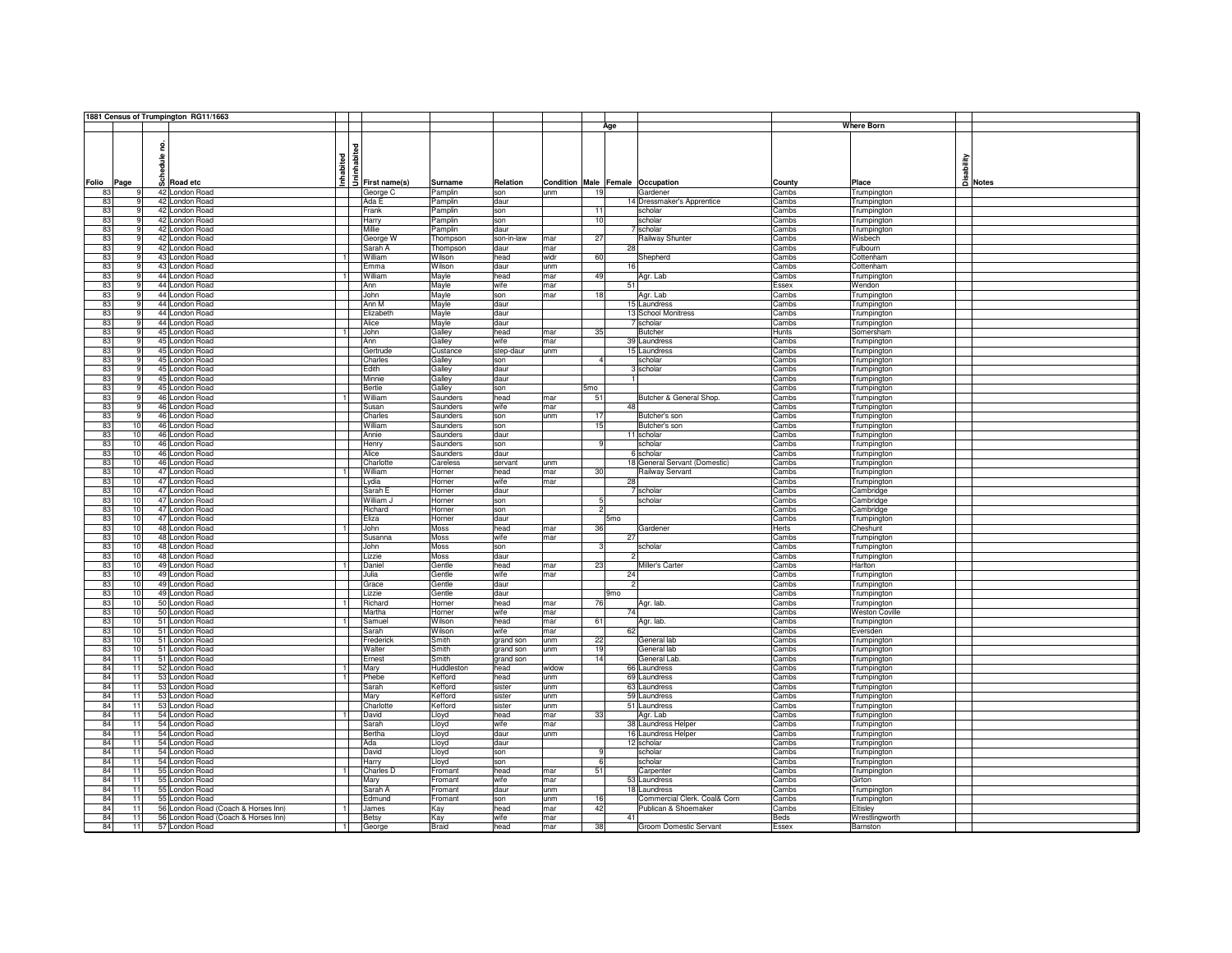|                      |              | 1881 Census of Trumpington RG11/1663 |                |                      |                 |                    |            |                                  |                                |                      |                                   |                          |
|----------------------|--------------|--------------------------------------|----------------|----------------------|-----------------|--------------------|------------|----------------------------------|--------------------------------|----------------------|-----------------------------------|--------------------------|
|                      |              |                                      |                |                      |                 |                    |            | Age                              |                                |                      | <b>Where Born</b>                 |                          |
|                      |              |                                      |                |                      |                 |                    |            |                                  |                                |                      |                                   |                          |
|                      |              |                                      |                |                      |                 |                    |            |                                  |                                |                      |                                   |                          |
|                      |              |                                      | abited         |                      |                 |                    |            |                                  |                                |                      |                                   |                          |
|                      |              |                                      |                |                      |                 |                    |            |                                  |                                |                      |                                   |                          |
|                      |              |                                      |                |                      |                 |                    |            |                                  |                                |                      |                                   |                          |
| Folio<br>Page        | Schedule no. | Road etc                             | Inhabited      | 5 First name(s)      | Surname         | Relation           |            | Condition Male Female Occupation |                                | County               | Place                             | Disability<br>Disability |
| 84<br>11             |              | 57 London Road                       |                | Maria                | <b>Braid</b>    | wife               | mar        | 37                               |                                | Cambs                | Abington                          |                          |
| 84<br>11             |              | 57 London Road                       |                | Annie M              | <b>Braid</b>    | daur               |            |                                  | 11 scholar                     | London               | Mile End Road                     |                          |
| 84<br>11             |              | 57 London Road                       |                | George H             | <b>Braid</b>    | son                |            | 1 <sub>mo</sub>                  |                                | Cambs                |                                   |                          |
| 84<br>11             |              | 58 London Road                       | $\overline{1}$ | William W            | Parker          | head               | mar        | 37                               | Shepherd                       | Cambs                | Trumpington<br><b>Trumpington</b> |                          |
| 84<br>11             |              | 58 London Road                       |                | Harriett             | Parker          | wife               | mar        |                                  | 38 Laundress                   | Cambs                | Girton                            |                          |
| 84<br>11             |              |                                      |                | Albert               | Parker          |                    |            | 17                               | Agr. Lab                       |                      |                                   |                          |
| 84<br>12             |              | 58 London Road<br>58 London Road     |                |                      |                 | son                | unm        | 13                               |                                | Cambs<br>Cambs       | Trumpington                       |                          |
| 84<br>12             |              | 59 London Road                       | $\overline{1}$ | John M<br>William    | Parker          | son                | widr       | 67                               | Agr.lab.                       |                      | Trumpington                       |                          |
| 84<br>12             |              | 59 London Road                       |                | Frederick            | Haggis          | head<br>brother    | unm        | 52                               | formerly Agr. lab.             |                      |                                   | no place of birth given  |
| 84<br>12             |              | 60 London Road                       | $\overline{1}$ |                      | Haggis<br>Smith | head               | widow      | 43                               | Agr.lab.                       | Cambs                |                                   | no place of birth given  |
|                      |              |                                      |                | Mary                 |                 |                    |            |                                  |                                |                      | Trumpington                       |                          |
| 84<br>12             |              | 60 London Road                       |                | Alfred               | Smith           | son                | unm        | 16                               | Under Gardener. Dom. Sevt      | Cambs                | Trumpington                       |                          |
| 84<br>12             |              | 60 London Road                       |                | George E             | Smith           | son                |            | 12                               | scholar                        | Cambs                | Trumpington                       |                          |
| 84<br>12             |              | 60 London Road                       |                | Louisa E             | Smith           | daur               |            |                                  | 10 scholar                     | Cambs                | Trumpington                       |                          |
| 84<br>12             |              | 60 London Road                       |                | John A               | Smith           | son                |            | R                                | scholar                        | Cambs                | Trumpington                       |                          |
| 84<br>12             |              | 60 London Road                       |                | Sophy F              | Smith           | daur               |            |                                  | 6 scholar                      | Cambs                | Trumpington                       |                          |
| 84<br>12             |              | 60 London Road                       |                | Ethel R              | Smith           | daur               |            |                                  | 3 scholar                      | Cambs                | Trumpington                       |                          |
| 84<br>12             |              | 61 London Road                       | $\mathbf{1}$   | Mary A               | Wilson          | head               | widow      | 44                               |                                | Cambs                | Trumpington                       |                          |
| 84<br>12             |              | 61 London Road                       |                | Isabella             | Wilson          | daur               | unm        |                                  | 18 Domestic Servt (unemployed) | Cambs                | Trumpington                       |                          |
| 84<br>12             |              | 61 London Road                       |                | Frances M            | Wilson          | daur               |            |                                  | 14 scholar                     | Cambs                | Trumpington                       |                          |
| 84<br>12             |              | 61 London Road                       |                | Page                 | Wilson          | son                |            | 11                               | scholar                        | Cambs                | Trumpington                       |                          |
| 84<br>12             |              | 61 London Road                       |                | Ada J                | Wilson          | daur               |            |                                  | 9 scholar                      | Cambs                | Trumpington                       |                          |
| 84<br>12             |              | 61 London Road                       |                | Ellen                | Wilson          | daur               |            | -5                               | 8 scholar                      | Cambs                | Trumpington                       |                          |
| 84<br>12             |              | 61 London Road                       |                | Swan                 | Wilson          | son                |            |                                  | scholar                        | Cambs                | Trumpington                       |                          |
| 84<br>12             |              | 61 London Road                       |                | Emily                | Wilson          | daur               |            |                                  | 3 scholar                      | Cambs                | Trumpington                       |                          |
| 84<br>12<br>12       |              | 61 London Road                       |                | Charles G A          | Wilson          | grand son          |            | 9 <sub>mo</sub>                  |                                | Cambs                | Trumpington                       |                          |
| 84                   |              | 62 London Road                       | $\overline{1}$ | Joseph               | Kefford         | head               | mar        | 66                               | Agr.lab.                       | Cambs                | Trumpington                       |                          |
| 84<br>12             |              | 62 London Road                       |                | Jemima               | Kefford         | wife               | mar        | 65                               |                                | Cambs                | Trumpington                       |                          |
| 84<br>12             |              | 62 London Road                       |                | Walter W             | Kefford         | grand-son          |            | 13                               | Agr.lab.                       | Cambs                | Trumpington                       |                          |
| 84<br>12             |              | 63 London Road                       | $\overline{1}$ | Robert               | Lloyd           | head               | mar        | 66                               | Under Gardener. (Domestic)     | Cambs                | Trumpington                       |                          |
| 84<br>12<br>84<br>12 |              | 63 London Road                       |                | Susan                | Lloyd           | wife               | mar        | 39<br>66                         |                                | Cambs                | Trumpington                       |                          |
| 85<br>13             |              | 63 London Road<br>63 London Road     |                | Elizabeth<br>William | Dunn<br>Smith   | sister-in-law      | widow      | 57                               |                                | Cambs                | Trumpington                       |                          |
| 85<br>13             |              | 64 London Road (Alpha Cottage)       | $\overline{1}$ |                      | <b>Barker</b>   | Bro-in-law<br>head | unm<br>mar | 30                               | Ostler<br>Gardener (Domestic)  | Cambs<br><b>Beds</b> | Trumpington<br>Ampthill           |                          |
| 85<br>13             |              | 64 London Road (Alpha Cottage)       |                | George<br>Ann        | Barker          | wife               | mar        | 29                               |                                | Cambs                | <b>Gt Shelford</b>                |                          |
| 85<br>13             |              | 64 London Road (Alpha Cottage)       |                | Bertie               | <b>Barker</b>   | son                |            | $\overline{4}$                   | scholar                        | Cambs                |                                   |                          |
| 85<br>13             |              | 64 London Road (Alpha Cottage)       |                | Bertha               | <b>Barker</b>   | daur               |            |                                  |                                | Cambs                | Trumpington                       |                          |
| 85<br>13             |              | 65 London Road                       | $\overline{1}$ | Charles              | Scott           | head               | mar        | 37                               | <b>Bricklayer</b>              | Cambs                | Trumpington<br>Waterbeach         |                          |
| 85<br>13             |              | 65 London Road                       |                | Matilda              | Scott           | wife               | mar        | 34                               |                                | Cambs                | Trumpington                       |                          |
| 85<br>13             |              | 65 London Road                       |                | Nathan               | Scott           | son                |            | 15                               | <b>Bricklayer</b>              | Cambs                | Trumpington                       |                          |
| 85<br>13             |              | 65 London Road                       |                | Arthur               | Scott           | son                |            | 13                               | Bricklayer                     | Cambs                | Trumpington                       |                          |
| 85<br>13             |              | 65 London Road                       |                | Annie                | Scott           | daur               |            |                                  | 8 scholar                      | Cambs                | Trumpington                       |                          |
| 85<br>13             |              | 65 London Road                       |                | Alice                | Scott           | daur               |            |                                  | 6 scholar                      | Cambs                | Trumpington                       |                          |
| 85<br>13             |              | 65 London Road                       |                | Charles              | Scott           | son                |            |                                  | scholar                        | Cambs                | Trumpington                       |                          |
| 85<br>13             |              | 65 London Road                       |                | Harry                | Scott           | son                |            |                                  |                                | Cambs                | Trumpington                       |                          |
| 85<br>13             |              | 66 London Road                       | $\overline{1}$ | Charles              | Marshall        | head               | mar        | 27                               | Gardener (Domestic Servt)      | Cambs                | Trumpington                       |                          |
| 85<br>13             |              | 66 London Road                       |                | Jane                 | Marshall        | wife               | mar        | 26                               |                                | Cambs                | Gamlingay                         |                          |
| 85<br>13             |              | 66 London Road                       |                | Elizabeth            | Cartwright      | daur               |            |                                  | 6 scholar                      | Cambs                | Gamlingay                         |                          |
| 85<br>13             |              | 67 London Road                       | $\overline{1}$ | Edward               | Marshall        | head               | mar        | 36                               | Gardener (Domestic Servt)      | Cambs                | Trumpington                       |                          |
| 85<br>13             |              | 67 London Road                       |                | Emily                | Marshall        | wife               | mar        | 36                               |                                | <b>Bucks</b>         | Loosley Row                       |                          |
| 85<br>13             |              | 67 London Road                       |                | Thomas               | Marshall        | son                |            | 12                               | Agr. lab                       | Cambs                | Trumpington                       |                          |
| 85<br>13             |              | 67 London Road                       |                | Joseph               | Marshall        | son                |            | 10                               | scholar                        | Cambs                | <b>Trumpington</b>                |                          |
| 85<br>13             |              | 67 London Road                       |                | George               | Custance        | boarder            | unm        | 17                               | Under Gardener (Dom Servt)     | Cambs                | Trumpington                       |                          |
| 85<br>13             |              | London Road                          |                |                      |                 |                    |            |                                  |                                |                      |                                   |                          |
|                      |              | London Road                          | 1B             |                      |                 |                    |            |                                  |                                |                      |                                   |                          |
| 85<br>13             |              | 68 London Road                       | $\rightarrow$  | Walter               | Mansel          | head               | widr       | 69                               | Farmer 3 acres                 | Carmarthen           | Kidwilley                         |                          |
| 85<br>13             |              | 68 London Road                       |                | Elizabeth            | Hulland         | daur               | mar        |                                  | 34 Farmer's daughter           | Cambs                | Trumpington                       |                          |
| 85<br>14             |              | 68 London Road                       |                | Walter W             | Hulland         | grand son          |            | 11                               | scholar                        | Glamorgan            | Swansea                           |                          |
| 85<br>14             |              | 68 London Road                       |                | Edith M              | Hulland         | grand daur         |            |                                  | 10 scholar                     | Glamorgan            | Swansea                           |                          |
| 85<br>14             |              | 68 London Road                       |                | Ann                  | Pettengel       | sister-in-law      | unm        | 50                               |                                | Cambs                | Guilden Morden                    |                          |
| 85<br>14             |              | 69 London Road                       |                | Rosamond             | Bebee           | head               | widow      |                                  | 55 Baker's Widow (paralysed)   | Cambs                | Trumpington                       |                          |
| 85<br>14             |              | 69 London Road                       |                | Frederick            | <b>Bebee</b>    | son                | unm        | 20                               | Baker                          | Cambs                | Trumpington                       |                          |
| 85<br>14             |              | 69 London Road                       |                | Maud                 | <b>Bebee</b>    | daur               | unm        |                                  | 18 Dressmaker                  | Cambs                | Trumpington                       |                          |
| 85<br>14             |              | 69 London Road                       |                | David                | Bebee           | son                |            | 15                               | Gardener                       | Cambs                | Trumpington                       |                          |
| 85<br>14             |              | 69 London Road                       |                | George               | Bebee           | son                |            | -9                               | scholar                        | Cambs                | Trumpington                       |                          |
| 85<br>14             |              | 69 London Road                       |                | Emma                 | <b>Bebee</b>    | daur               |            |                                  | 13 scholar                     | Cambs                | Trumpington                       |                          |
| 85<br>14             |              | 70 London Road (Green Man Inn)       |                | Nathaniel R          | Holmes          | head               | mar        | 60                               | Horse dealer and Inn Keeper    | Suffolk              | Monks Eleigh                      |                          |
| 85<br>14             |              | 70 London Road (Green Man Inn)       |                | Elizabeth            | Holmes          | wife               | mar        | 48                               |                                | Cambs                | Melbourn                          |                          |
| 85<br>14             |              | 70 London Road (Green Man Inn)       |                | Charles H            | Holmes          | son                | unm        | 18                               | Horse dealer's son             | Cambs                | <b>Little Shelford</b>            |                          |
| 85<br>14             |              | 70 London Road (Green Man Inn)       |                | Ellen V              | Holmes          | daur               |            |                                  | 14 scholar                     | Cambs                | Trumpington                       |                          |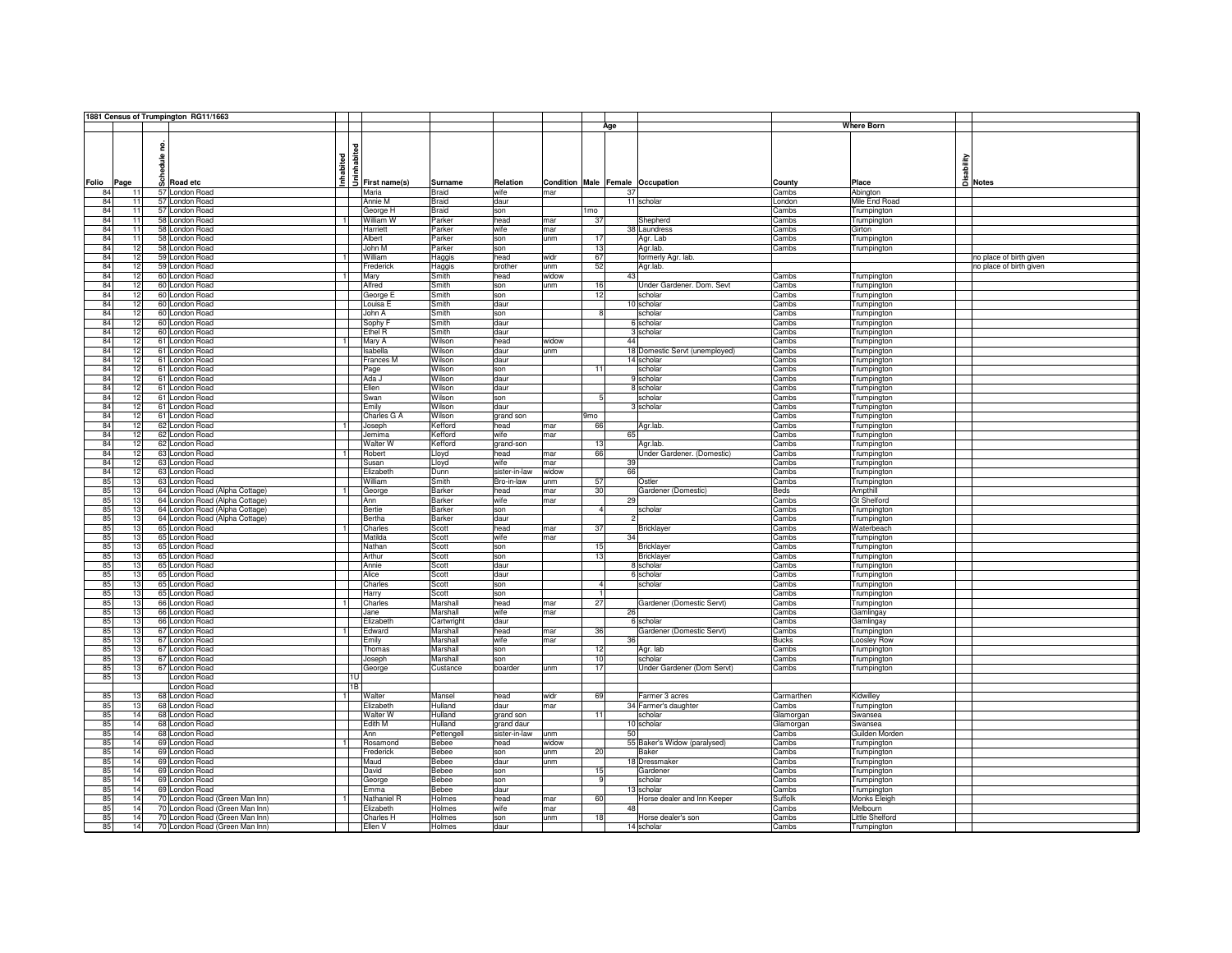|       |      |               | 1881 Census of Trumpington RG11/1663 |                |                           |               |               |       |                |     |                                  |           |                       |                |
|-------|------|---------------|--------------------------------------|----------------|---------------------------|---------------|---------------|-------|----------------|-----|----------------------------------|-----------|-----------------------|----------------|
|       |      |               |                                      |                |                           |               |               |       |                | Age |                                  |           | <b>Where Born</b>     |                |
|       |      |               |                                      |                |                           |               |               |       |                |     |                                  |           |                       |                |
|       |      |               |                                      |                |                           |               |               |       |                |     |                                  |           |                       |                |
|       |      | 은             |                                      |                | <b>J</b><br>Trist name(s) |               |               |       |                |     |                                  |           |                       |                |
|       |      | $\frac{6}{5}$ |                                      | Inhabited      |                           |               |               |       |                |     |                                  |           | sability              |                |
|       |      |               |                                      |                |                           |               |               |       |                |     |                                  |           |                       |                |
|       |      |               |                                      |                |                           |               |               |       |                |     |                                  |           |                       |                |
| Folio | Page |               | o Road etc                           |                |                           | Surname       | Relation      |       |                |     | Condition Male Female Occupation | County    | Place                 | a Notes        |
| 85    | 14   |               | 70 London Road (Green Man Inn)       |                | Christianna               | Dance         | visitor       | unm   |                | 32  |                                  | Suffolk   | Lowestoft             |                |
| 85    | 14   |               | 70 London Road (Green Man Inn)       |                | Mary A                    | Warfud        | visitor       | unm   |                | 30  |                                  | Suffolk   | Pakefield             | See Footnote 6 |
| 85    | 14   |               | 70 London Road (Green Man Inn)       |                | Emma                      | Thompson      | servant       | unm   |                |     | 18 General servant domestic      | Cambs     | Caxton                |                |
| 85    | 14   |               | 71 London Road (Trumpington Villa)   | $\overline{1}$ | Lewin C C R               | Norris        | head          | widr  | 33             |     | See Footnote 7                   |           | Ireland Rathkeale     |                |
|       |      |               |                                      |                |                           |               |               |       | $\overline{6}$ |     |                                  |           |                       |                |
| 85    | 14   |               | 71 London Road (Trumpington Villa)   |                | Charles J E               | Norris        | son           |       |                |     |                                  | Cambs     | Trumpington           |                |
| 85    | 14   |               | 71 London Road (Trumpington Villa)   |                | Anne L                    | Norris        | daur          |       |                | 5   |                                  | Cambs     | Trumpington           |                |
| 85    | 14   |               | 71 London Road (Trumpington Villa)   |                | Anne E                    | Norris        | sister        | unm   |                | 29  |                                  | Lincoln   | Grantham              |                |
| 85    | 14   |               | 71 London Road (Trumpington Villa)   |                | Maude T                   | Norris        | sister        | unm   |                | 16  |                                  | Lincoln   | Grantham              |                |
| 85    | 14   |               | 71 London Road (Trumpington Villa)   |                | <b>Beatrice M</b>         | Brown         | sister-in-law | unm   |                | 27  |                                  | Lincoln   | Grantham              |                |
| 85    | 14   |               | 71 London Road (Trumpington Villa)   |                | Fanny                     | Clarke        | servant       | unm   |                |     | 31 Cook Domestic Servant         | Worcester | Tenbury               |                |
| 85    | 14   |               | 71 London Road (Trumpington Villa)   |                | Julia R A                 | Barltrop      | servant       | unm   |                |     | 22 Housemaid Domestic Servant    | Cambs     | Ashdon                |                |
| 85    | 14   |               | 72 London Road                       |                | Henry                     | Haslop        | head          | mar   | 35             |     | General laborer                  | Cambs     | Trumpington           |                |
|       |      |               |                                      |                |                           |               |               |       |                |     |                                  |           |                       |                |
| 86    | 15   |               | 72 London Road                       |                | Phebe                     | Haslop        | wife          | mar   |                | 35  |                                  | Cambs     | Trumpington           |                |
| 86    | 15   |               | 72 London Road                       |                | Ernest W                  | Haslop        | son           |       |                |     | scholar                          | Cambs     | Trumpington           |                |
| 86    | 15   |               | 72 London Road                       |                | Robert                    | Haslop        | son           |       |                |     | scholar                          | Cambs     | Trumpington           |                |
| 86    | 15   |               | 72 London Road                       |                | Amelia M                  | Haslop        | daur          |       |                |     |                                  | Cambs     | Trumpington           |                |
| 86    | 15   |               | 73 London Road (Red Lion Inn)        | $\overline{1}$ | Martha                    | Wilson        | head          | widow |                |     | 70 Publican                      | Cambs     | Trumpington           |                |
| 86    | 15   |               | 73 London Road (Red Lion Inn)        |                | Mary A                    | Dobson        | sister        | unm   |                | 73  |                                  | Cambs     | Trumpington           |                |
| 86    | 15   |               | 74 London Road (Red Lion Inn)        |                | John                      |               | head          | mar   | 60             |     | General Lab.                     | Cambs     | <b>Gt Shelford</b>    |                |
|       |      |               |                                      |                |                           | Haggis        |               |       |                |     |                                  |           |                       |                |
| 86    | 15   |               | 74 London Road (Red Lion Inn)        |                | Esther                    | Haggis        | wife          | mar   |                |     | 59 Laundress                     | Cambs     | Littleport            |                |
| 86    | 15   |               | 74 London Road (Red Lion Inn)        |                | Emily                     | Denny         | gr-daur       |       |                |     | 11 scholar                       | Cambs     | Cambridge             |                |
| 86    | 15   |               | 75 London Road                       | 11             | Henry                     | Westley       | head          | widr  | 34             |     | Gardener (Domestic Servt)        | Cambs     | Abington              |                |
| 86    | 15   |               | 75 London Road                       |                | Eliza A                   | Westley       | daur          |       |                |     | 11 scholar                       | London    | Mile End Road         |                |
| 86    | 15   |               | 75 London Road                       |                | Henry J                   | Westley       | son           |       |                |     | scholar                          |           | Cambridge St Edward's |                |
| 86    | 15   |               | 75 London Road                       |                | Florence                  | Westley       | daur          |       |                |     | 7 scholar                        |           | Cambridge St Andrews  |                |
| 86    | 15   |               | 75 London Road                       |                | George A                  | Westley       | son           |       |                |     | scholar                          | Cambs     | Trumpington           |                |
|       |      |               |                                      |                |                           |               |               |       |                |     |                                  |           |                       |                |
| 86    | 15   |               | 75 London Road                       |                | Arthur                    | Westley       | son           |       |                |     | scholar                          | Cambs     | Trumpington           |                |
| 86    | 15   |               | 76 London Road                       |                | Charles                   | Peck          | head          | mar   | 34             |     | Painter (Master) emp 1 man       | Hunts     | Gt Stukely            |                |
| 86    | 15   |               | 76 London Road                       |                | Mary A                    | Peck          | wife          | mar   |                | 32  |                                  | Shrops    | Shrewsbury            |                |
| 86    | 15   |               | 76 London Road                       |                | Edith F                   | Peck          | daur          |       |                |     | 7 scholar                        | Cambs     | Trumpington           |                |
| 86    | 15   |               | 76 London Road                       |                | Charles E                 | Peck          | son           |       |                |     | scholar                          | Cambs     | Trumpington           |                |
| 86    | 15   |               | 76 London Road                       |                | Medora C                  | Peck          | daur          |       |                |     |                                  | Cambs     | Trumpington           |                |
| 86    | 15   |               | 76 London Road                       |                | Horace F                  | Peck          | son           |       | 3mo            |     |                                  | Cambs     | Trumpington           |                |
|       |      |               |                                      |                |                           |               |               |       |                |     |                                  |           |                       |                |
| 86    | 15   |               | 77 London Road                       |                | Elijah                    | Lawrence      | head          | mar   | 39             |     | General Smith                    | Suffolk   | Haughley              |                |
| 86    | 15   |               | 77 London Road                       |                | Elizabeth                 | Lawrence      | wife          | mar   |                | 37  |                                  | Cambs     | Harston               |                |
| 86    | 15   |               | 77 London Road                       |                | Alice                     | awrence       | daur          |       |                | 15  |                                  | Cambs     | Harston               |                |
| 86    | 15   |               | 77 London Road                       |                | Bertha E                  | _awrence      | daur          |       |                |     | 8 scholar                        | Cambs     | Trumpington           |                |
| 86    | 16   |               | 78 London Road                       |                | Rebecca                   | Collis        | head          | unm   |                | 63  |                                  | Cambs     | Grantchester          |                |
| 86    | 16   |               | 79 London Road                       |                | Elizabeth                 | <b>Baines</b> | wife          | mar   |                | 30  |                                  | Surrey    | eatherhead            |                |
| 86    | 16   |               | 79 London Road                       |                | Charles H                 | <b>Baines</b> | son           |       |                |     | scholar                          | Surrey    | Leatherhead           |                |
| 86    | 16   |               | 79 London Road                       |                | Ellen M                   | Baines        | daur          |       |                |     | 5 scholar                        | Middlesex | Hanover Sq.           |                |
|       | 16   |               |                                      |                | Alfred                    |               |               |       |                |     |                                  |           |                       |                |
| 86    |      |               | 79 London Road                       |                |                           | <b>Baines</b> | son           |       |                |     |                                  | Cambs     | Trumpington           |                |
| 86    | 16   |               | 80 London Road                       |                | Elizabeth                 | Argent        | head          | widow |                |     | 78 Formerly Laundress            | Cambs     | Trumpington           |                |
| 86    | 16   |               | 80 London Road                       |                | Alice R                   | Bond          | daur          | unm   |                |     | 47 Laundress                     | Cambs     | Trumpington           |                |
| 86    | 16   |               | 80 London Road                       |                | Esther                    | Bond          | daur          | unm   |                |     | 44 Laundress                     | Cambs     | Trumpington           |                |
| 86    | 16   |               | 80 London Road                       |                | George                    | Bond          | son           | unm   | 42             |     | Tailor                           | Cambs     | Trumpington           |                |
| 86    | 16   |               | 80 London Road                       |                | Sarah                     | Carter        | gr.daur       | unm   |                |     | 28 Laundress                     | Cambs     | Trumpington           |                |
| 86    | 16   |               | 81 London Road                       | $\overline{1}$ | James                     | Wilson        | head          | widr  | 77             |     | Formerly Ag.lab.                 | Cambs     | Trumpington           |                |
| 86    | 16   |               | 81 London Road                       |                | Charles                   | Wilson        | son           | mar   | 31             |     | Jnder-gardener (Domestic)        | Cambs     | Trumpington           |                |
|       |      |               | 81 London Road                       |                |                           |               | daur-in-law   | mar   |                |     |                                  |           |                       |                |
| 86    | 16   |               |                                      |                | Martha                    | Wilson        |               |       |                | 24  |                                  | Cambs     | Shelford              |                |
| 86    | 16   |               | 81 London Road                       |                | Sarah                     | Wilson        | gr-daur       |       |                |     | 3 scholar                        | Cambs     | Trumpington           |                |
| 86    | 16   |               | 81 London Road                       |                | Henry                     | Wilson        | gr-son        |       | $\mathcal{D}$  |     |                                  | Cambs     | Trumpington           |                |
| 86    | 16   |               | 81 London Road                       |                | Robert                    | Wilson        | gr-son        |       | $\mathbf{1}$   |     |                                  | Cambs     | Trumpington           |                |
| 86    | 16   |               | 82 London Road (Witt's Farm)         | $\overline{1}$ | <b>James</b>              | Wright        | head          | mar   | 64             |     | Farm Bailiff                     | Suffolk   | Gazeley               |                |
| 86    | 16   |               | 82 London Road (Witt's Farm)         |                | Emma                      | Wright        | wife          | mar   |                |     | 62 Dairy woman                   | Suffolk   | Gazeley               |                |
| 86    | 16   |               | 82 London Road (Witt's Farm)         |                | Charles                   | Wright        | son           | unm   | 40             |     | Railway servant                  | Suffolk   | Gazeley               |                |
| 86    | 16   |               | 82 London Road (Witt's Farm)         |                | Elizabeth                 | Wright        | daur          | unm   |                |     | 22 Laundress                     | Essex     | Chrishall             |                |
|       |      |               |                                      |                |                           |               |               |       |                |     |                                  |           |                       |                |
| 86    | 16   |               | 82 London Road (Witt's Farm)         |                | Josiah                    | Wright        | son           | unm   | 20             |     | Agr lab                          | Essex     | Chrishall             |                |
| 86    | 16   |               | 82 London Road (Witt's Farm)         |                | Frederick                 | Wright        | son           | unm   | 17             |     | Agr lab                          | Essex     | Chrishall             |                |
| 86    | 16   |               | 83 London Road (Tally Ho! Inn)       | $\blacksquare$ | Ebenezer J                | Marshall      | head          | unm   | 27             |     | Student of Medicine              | Cambs     | Trumpington           |                |
| 86    | 16   |               | 83 London Road (Tally Ho! Inn)       |                | Emily                     | Marshall      | sister        | unm   |                |     | 24 Innkeeper                     | Cambs     | Trumpington           |                |
| 86    | 16   |               | 83 London Road (Tally Ho! Inn)       |                | Kate                      | Marshall      | sister        | unm   |                | 22  |                                  | Cambs     | Trumpington           |                |
| 87    | 17   |               | 83 London Road (Tally Ho! Inn)       |                | Eliza                     | Marshall      | sister        | unm   |                | 20  |                                  | Cambs     | Trumpington           |                |
|       |      |               |                                      |                |                           |               |               |       |                |     |                                  |           |                       |                |
| 87    | 17   |               | 83 London Road (Tally Ho! Inn)       |                | Edwin A                   | Marshall      | brother       | unm   | 19             |     | Brewer employing 1 lab.          | Cambs     | Trumpington           |                |
| 87    | 17   |               | 83 London Road (Tally Ho! Inn)       |                | Emma                      | Smith         | servant       | unm   |                |     | 16 General servant domestic      | Cambs     | Histon                |                |
| 87    | 17   |               | 84 London Road                       | $\overline{1}$ | John                      | Stallan       | head          | mar   | 57             |     | Agr. Lab                         | Cambs     | Trumpington           |                |
| 87    | 17   |               | 84 London Road                       |                | Harriet                   | Stallan       | wife          | mar   |                | 57  |                                  | Cambs     | Trumpington           |                |
| 87    | 17   |               | 84 London Road                       |                | Joseph W                  | Stallan       | son           | unm   | 23             |     | Horse-dealer's lab.              | Cambs     | Trumpington           |                |
| 87    | 17   |               | 85 London Road                       |                | Alfred                    | Haggis        | head          | mar   | 58             |     | General lab                      | Cambs     | <b>Gt Shelford</b>    |                |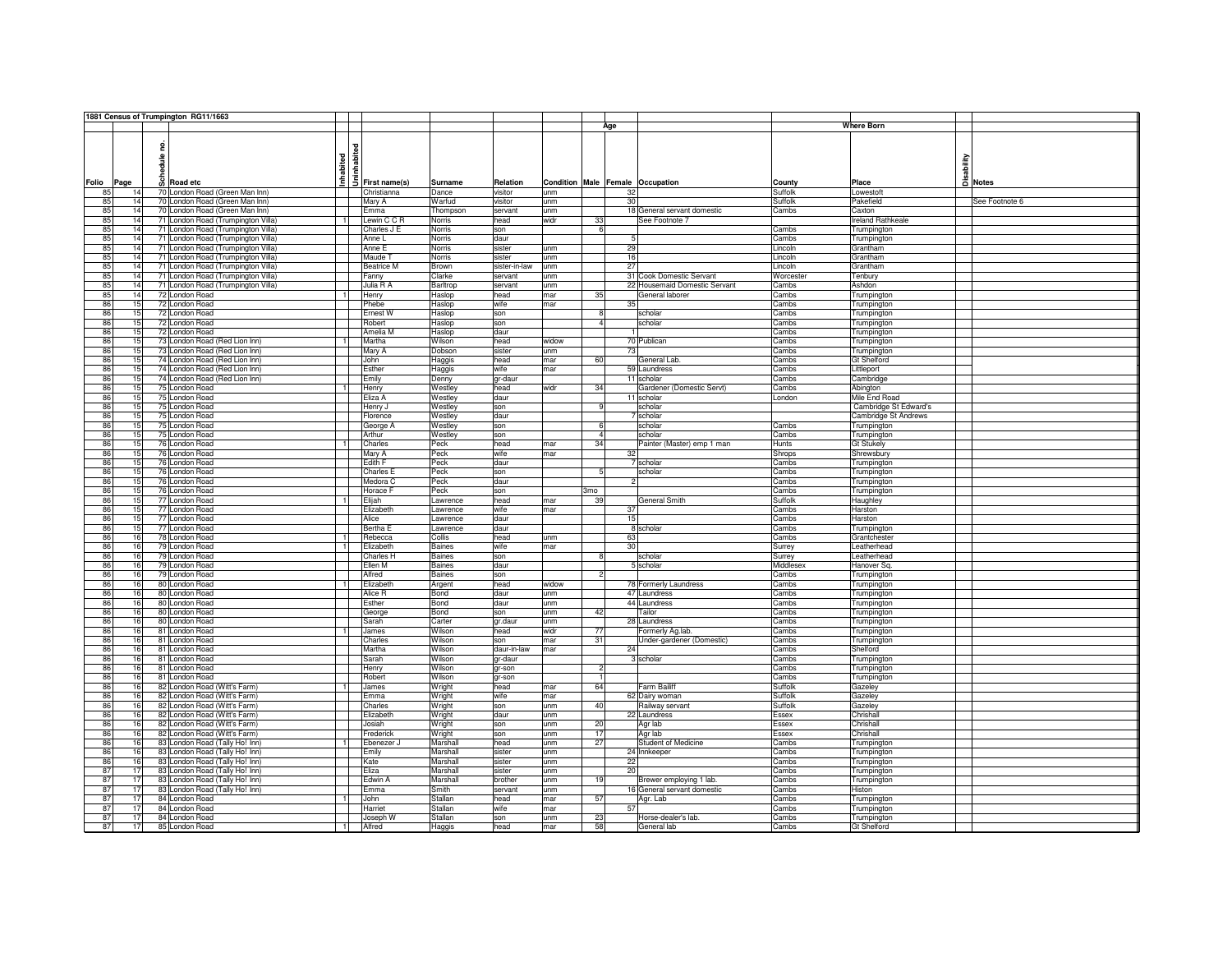|       |          |          | 1881 Census of Trumpington RG11/1663 |                      |                 |               |               |       |                 |                 |                                  |              |                              |                                    |
|-------|----------|----------|--------------------------------------|----------------------|-----------------|---------------|---------------|-------|-----------------|-----------------|----------------------------------|--------------|------------------------------|------------------------------------|
|       |          |          |                                      |                      |                 |               |               |       |                 | Age             |                                  |              | <b>Where Born</b>            |                                    |
|       |          |          |                                      |                      |                 |               |               |       |                 |                 |                                  |              |                              |                                    |
|       |          | 혿        |                                      |                      |                 |               |               |       |                 |                 |                                  |              |                              |                                    |
|       |          |          |                                      |                      | abited          |               |               |       |                 |                 |                                  |              |                              |                                    |
|       |          | Schedule |                                      | nhabited             |                 |               |               |       |                 |                 |                                  |              |                              | Saaility<br>Disability<br>Di Notes |
|       |          |          |                                      |                      |                 |               |               |       |                 |                 |                                  |              |                              |                                    |
| Folio | Page     |          | Road etc                             |                      | 5 First name(s) | Surname       | Relation      |       |                 |                 | Condition Male Female Occupation | County       | Place                        |                                    |
| 87    | 17       |          | 85 London Road                       |                      | Susannah        | Haggis        | wife          | mar   |                 |                 | 47 Charwoman                     | Cambs        | Trumpington                  |                                    |
| 87    | 17       |          | 85 London Road                       |                      | Bransom         | Haggis        | son           | unm   | 17              |                 | Agr. Lab                         | Cambs        | Trumpington                  |                                    |
| 87    | 17       |          | 85 London Road                       |                      | Llewellyn       | Haggis        | son           |       | 9               |                 | scholar                          | Cambs        | Trumpington                  |                                    |
| 87    | 17       |          | 85 London Road                       |                      | William         | Shildrick     | father-in-law | widr  | 83              |                 | Formerly Ag. Lab.                | Cambs        | Trumpington                  |                                    |
| 87    | 17       |          | 86 London Road                       | -1                   | Sarah           | Stearn        | head          | widow |                 |                 | 87 Formerly Laundress            | Cambs        | Chesterton                   |                                    |
| 87    | 17       |          | 86 London Road                       |                      | Ann             | Stearn        | daur          | unm   |                 |                 | 40 Laundress                     | Cambs        | Trumpington                  |                                    |
| 87    | 17       |          | 86 London Road                       |                      | Frederick       | Steam         | gr-son        | unm   | 18              |                 | Footman                          | Cambs        | Trumpington                  |                                    |
| 87    | 17       |          | 87 London Road                       | $\overline{1}$       | Samuel          | <b>Brooks</b> | head          | mar   | 80              |                 | <b>Retired Carrier</b>           | Cambs        | Trumpington                  |                                    |
| 87    | 17       |          | 87 London Road                       |                      | Sarah           | <b>Brooks</b> | wife          | mar   |                 |                 | 76 Laundress                     | Cambs        | Ely                          |                                    |
| 87    | 17       |          | 87 London Road                       |                      | Eliza           | Stearn        | servant       | unm   |                 |                 | 15 General Servt, Domestic       | Cambs        | Bassingbourne                |                                    |
| 87    | 17       |          | 88 London Road                       | $\overline{1}$       | David           | Lloyd         | head          | mar   | 51              |                 | Agr. Lab                         | Cambs        | Trumpington                  |                                    |
| 87    | 17       |          | 88 London Road                       |                      | Mary A          | Lloyd         | wife          | mar   |                 |                 | 51 Laundress                     | Cambs        | Trumpington                  |                                    |
| 87    | 17       |          | 88 London Road                       |                      | Elizabeth       | Lloyd         | daur          | unm   |                 |                 | 23 School Assistant              | Cambs        | Trumpington                  |                                    |
| 87    | 17       |          | 89 London Road                       | -1                   | William         | Parker        | head          | mar   | 61              |                 | Shepherd                         | Cambs        | Wilbraham                    |                                    |
| 87    | 17       |          | 89 London Road                       |                      | Sophia          | Parker        | wife          | mar   |                 | 59              |                                  | Cambs        | Trumpington                  |                                    |
| 87    | 17       |          | 89 London Road                       |                      | Henry J         | Parker        | son           | unm   | 23              |                 | Shepherd                         | Cambs        | Trumpington                  |                                    |
| 87    | 17       |          | 89 London Road                       |                      | Irwin           | Parker        | son           | unm   | 17              |                 | Agr. Lab                         | Cambs        | Trumpington                  |                                    |
| 87    | 17       |          | 90 London Road                       |                      | Moses           | Taylor        | head          | mar   | 36              |                 | Agr. Lab                         | <b>Hunts</b> | Somersham                    |                                    |
| 87    | 18       |          | 90 London Road                       |                      | Emily           | Taylor        | wife          | mar   |                 | 36              |                                  | Cambs        | Trumpington                  |                                    |
| 87    | 18       |          | 90 London Road                       |                      | Annie L         | Taylor        | daur          |       |                 |                 | 11 scholar                       | Cambs        | Trumpington                  |                                    |
| 87    | 18       |          | 90 London Road                       |                      | Lizzie P        | Taylor        | daur          |       |                 |                 | 9 scholar                        | Cambs        | Trumpington                  |                                    |
| 87    | 18       |          | 90 London Road                       |                      | Charles H       | Taylor        | son           |       | 6               |                 | scholar                          | Cambs        | Trumpington                  |                                    |
| 87    | 18       |          | 91 London Road                       | $\blacksquare$       | George          | Everitt       | head          | mar   | 33              |                 | Police Constable                 | Hunts        | Holme                        |                                    |
| 87    | 18       |          | 91 London Road                       |                      | Sarah           | Everitt       | wife          | mar   |                 | 33              |                                  | Hunts        | Farcet                       |                                    |
| 87    | 18       |          | 91 London Road                       |                      | John G          | Everitt       | son           |       | 10              |                 | scholar                          | Cambs        | Caxton                       |                                    |
| 87    | 18       |          | 91 London Road                       |                      | William         | Everitt       | son           |       | $\mathbf{R}$    |                 | scholar                          | Cambs        | Orwell                       |                                    |
| 87    | 18       |          | 91 London Road                       |                      | Elizabeth,      | Everitt       | daur          |       |                 |                 | 5 scholar                        | Cambs        | Orwell                       |                                    |
| 87    | 18       |          | 91 London Road                       |                      | Emily           | Everitt       | daur          |       |                 | $\overline{a}$  |                                  | Cambs        | Fen Ditton                   |                                    |
| 87    | 18       |          | 91 London Road                       |                      | Priscilla S     | Everitt       | daur          |       |                 | 9 <sub>mo</sub> |                                  | Cambs        | Trumpington                  |                                    |
| 87    | 18       |          | 92 London Road                       |                      | George          | Osborne       | head          | mar   | 28              |                 | Agr. Lab.                        | Suffolk      | Norton                       |                                    |
| 87    | 18       |          | 92 London Road                       |                      | Elizabeth       | Osborne       | wife          | mar   |                 | 26              |                                  | Cambs        | <b>Bottisham Lode</b>        |                                    |
| 87    | 18       |          | 92 London Road                       |                      | Sarah E         | Osborne       | daur          |       |                 |                 | 6 scholar                        | Cambs        | Trumpington                  |                                    |
| 87    | 18       |          | 92 London Road                       |                      | Margaret A      | Osborne       | daur          |       |                 |                 | 5 scholar                        | Cambs        | Trumpington                  |                                    |
| 87    | 18       |          | 92 London Road                       |                      | George O        | Osborne       | son           |       |                 |                 |                                  | Cambs        | Trumpington                  |                                    |
| 87    | 18       |          | 93 London Road                       |                      | Joe             | Wilson        | head          | mar   | 46              |                 | Agr. Lab.                        | Cambs        | Trumpington                  |                                    |
| 87    | 18       |          | 93 London Road                       |                      | Martha          | Wilson        | wife          | mar   |                 |                 | 45 Laundress                     | Cambs        | Trumpington                  |                                    |
| 87    | 18       |          | 93 London Road                       |                      | Ellen M         | Wilson        | daur          | unm   |                 |                 | 21 Laundress                     | Cambs        | Trumpington                  |                                    |
| 87    | 18       |          | 93 London Road                       |                      | Robert W        | Wilson        | son           | unm   | 19              |                 | Groom                            | Cambs        | Trumpington                  |                                    |
| 87    | 18       |          | 93 London Road                       |                      | Joseph          | Wilson        | son           | unm   | 18              |                 | Agr. Lab.                        | Cambs        | Trumpington                  |                                    |
| 87    | 18       |          | 93 London Road                       |                      | Henry           | Wilson        | son           | unm   | 16              |                 | Agr. Lab.                        | Cambs        | Trumpington                  |                                    |
| 87    | 18       |          | 93 London Road                       |                      | Frederick       | Wilson        | son           |       | 14              |                 | Agr. Lab.                        | Cambs        | Trumpington                  |                                    |
| 87    | 18       |          | 93 London Road                       |                      | Albert C        | Wilson        | son           |       | 11              |                 | Agr. Lab.                        | Cambs        | Trumpington                  |                                    |
| 87    | 18       |          | 93 London Road                       |                      | Charles J       | Wilson        | son           |       | 9               |                 | scholar                          | Cambs        | Trumpington                  |                                    |
|       | 88<br>19 |          | 93 London Road                       |                      | William         | Wilson        | son           |       | 8               |                 | scholar                          | Cambs        | Trumpington                  |                                    |
| 88    | 19       |          | 93 London Road                       |                      | Richard         | Wilson        | son           |       | $5\overline{5}$ |                 | scholar                          | Cambs        | Trumpington                  |                                    |
|       | 88<br>19 |          | 94 Trumpington Hall                  |                      | Charles         | <b>Baines</b> | servant       | mar   | 40              |                 | <b>Butler Domestic Servant</b>   | <b>Bucks</b> | Aston Clinton                |                                    |
| 88    | 19       |          | 94 Trumpington Hall                  |                      | Charles         | Wright        | servant       | unm   | 31              |                 | Groom Domestic Servant           | Essex        | Elsenham                     |                                    |
| 88    | 19       |          | 94 Trumpington Hall                  |                      | William R       | Haslop        | servant       | unm   | 18              |                 | Under.groom Domestic Servant     | Cambs        | Trumpington                  |                                    |
| 88    | 19       |          | 94 Trumpington Hall                  |                      | Eliza M         | Milton        | servant       | unm   |                 |                 | 56 Housekeeper Domestic Servant  |              | <b>Exeter Trinity Parish</b> |                                    |
| 88    | 19       |          | 94 Trumpington Hall                  |                      | Sarah J         | Loseby        | servant       | unm   |                 |                 | 37 Cook Domestic Servant         | Northampton  | E.Farndon                    |                                    |
| 88    | 19       |          | 94 Trumpington Hall                  |                      | Fanny J         | Clarke        | servant       | inm   |                 |                 | 23 Housemaid Domestic Servant    | Cambs        | ckleton                      |                                    |
| 88    | 19       |          | 94 Trumpington Hall                  |                      | Annie           | Osborne       | servant       | unm   |                 |                 | 15 Kitchen maid Domestic Servant | Cambs        | Wilbraham                    |                                    |
| 88    | 19       |          | 95 Trumpington Hall. Gate Lodge      |                      | James           | Rayner        | head          | mar   | 61              |                 | Agr. Lab                         | Cambs        | Trumpington                  |                                    |
| 88    | 19       |          | 95 Trumpington Hall. Gate Lodge      |                      | Susanna         | Rayner        | wife          | mar   |                 |                 | 61 Gate-keeper                   | Cambs        | Gt Shelford                  |                                    |
| 88    | 19       |          | 95 Trumpington Hall. Gate Lodge      |                      | Susanna         | Haggis        | neice         | unm   |                 |                 | 20 Needlewoman                   | Cambs        | Trumpington                  |                                    |
| 88    | 19       |          | 96 In the Park                       | $\blacktriangleleft$ | Joseph          | Matlock       | head          | mar   | 70              |                 | Gardener                         | Cambs        | <b>Gt Shelford</b>           |                                    |
| 88    | 19       |          | 96 In the Park                       |                      | Mary            | Matlock       | wife          | mar   |                 | 66              |                                  | Cambs        | Trumpington                  |                                    |
| 88    | 19       |          | 96 In the Park                       |                      | Joseph          | Matlock       | son           | unm   | 28              |                 | Gardener                         | Cambs        | <b>Gt Shelford</b>           |                                    |
| 88    | 19       |          | 96 In the Park                       |                      | William         | Matlock       | son           | unm   | 23              |                 | Gardener                         | Cambs        | Trumpington                  |                                    |
| 88    | 19       |          | 97 Slater's Farm                     | $\overline{1}$       | Emma            | Smith         | servant       | widow |                 |                 | 59 Housekeeper (Domestic Servt)  | Norfolk      |                              |                                    |
| 88    | 19       |          | 97 Slater's Farm                     |                      | Avis            | Hart          | servant       | unm   |                 |                 | 19 General servant (domestic)    | Cambs        | <b>Bottisham Lode</b>        |                                    |
| 88    | 19       |          | 98 1 Swan's Yard                     |                      | George          | Short         | head          | mar   | 40              |                 | Blacksmith lab.                  | Suffolk      | Laxfield                     |                                    |
|       | 88<br>19 |          | 98 1 Swan's Yard                     |                      | Ellen S         | Short         | wife          | mar   |                 | 36              |                                  | Cambs        | Trumpington                  |                                    |
|       | 88<br>19 |          | 98 1 Swan's Yard                     |                      | Ada J           | Short         | daur          |       |                 |                 | 13 monitor at school             | Cambs        | Trumpington                  |                                    |
| 88    | 19       |          | 98 1 Swan's Yard                     |                      | Sarah E         | Short         | daur          |       |                 |                 | 11 scholar                       | Cambs        | Trumpington                  |                                    |
| 88    | 19       |          | 98 1 Swan's Yard                     |                      | Daniel R        | Short         | son           |       | 9               |                 | scholar                          | Cambs        | Trumpington                  |                                    |
| 88    | 19       |          | 98 1 Swan's Yard                     |                      | Harry           | Short         | son           |       | R               |                 | scholar                          | Cambs        | Trumpington                  |                                    |
| 88    | 19       |          | 98 1 Swan's Yard                     |                      | Agnes           | Short         | daur          |       |                 |                 | 8 scholar                        | Cambs        | Trumpington                  |                                    |
|       | 88<br>20 |          | 98 1 Swan's Yard                     |                      | James           | Short         | son           |       | 5               |                 | scholar                          | Cambs        | Trumpinaton                  |                                    |
|       |          |          |                                      |                      |                 |               |               |       |                 |                 |                                  |              |                              |                                    |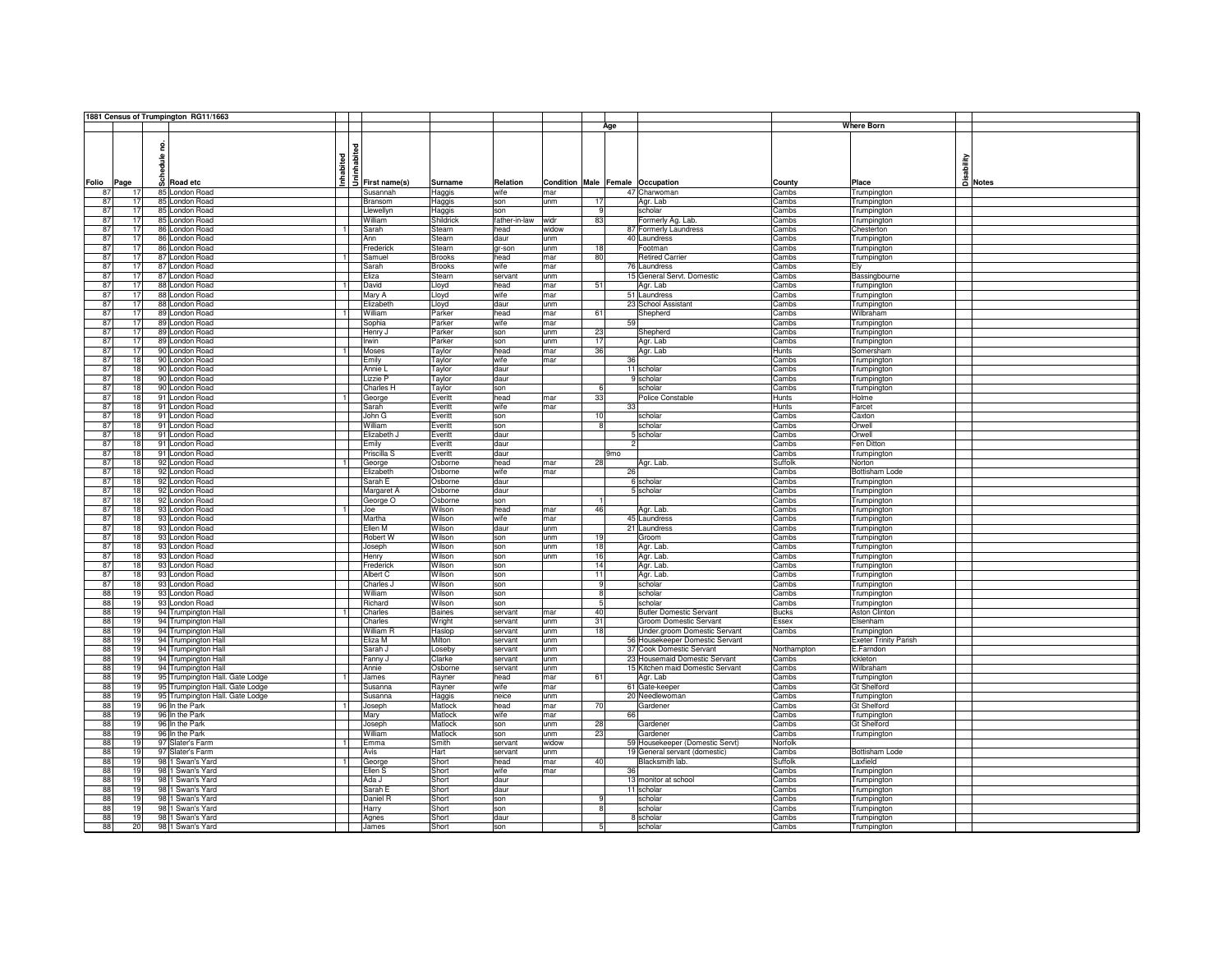|                      |   | 1881 Census of Trumpington RG11/1663 |                                              |                  |              |            |                                  |                               |                |                                    |         |
|----------------------|---|--------------------------------------|----------------------------------------------|------------------|--------------|------------|----------------------------------|-------------------------------|----------------|------------------------------------|---------|
|                      |   |                                      |                                              |                  |              |            | Age                              |                               |                | <b>Where Born</b>                  |         |
|                      |   |                                      |                                              |                  |              |            |                                  |                               |                |                                    |         |
|                      | 읃 |                                      | $\frac{1}{2}$<br>$\frac{1}{2}$ First name(s) |                  |              |            |                                  |                               |                |                                    |         |
|                      | 을 |                                      |                                              |                  |              |            |                                  |                               |                |                                    |         |
|                      | 륮 |                                      |                                              |                  |              |            |                                  |                               |                |                                    |         |
|                      |   | Inhabited                            |                                              |                  |              |            |                                  |                               |                | sability                           |         |
| Folio<br>Page        |   | $\frac{6}{9}$ Road etc               |                                              | Surname          | Relation     |            | Condition Male Female Occupation |                               | County         | Place                              | A Notes |
| 88<br>20             |   | 98 1 Swan's Yard                     | George W                                     | Short            | son          |            |                                  | scholar                       | Cambs          | Trumpington                        |         |
| 88<br>20             |   | 98 1 Swan's Yard                     | Amelia                                       | Short            | daur         |            |                                  |                               | Cambs          | Trumpington                        |         |
| 88<br>20             |   | 99 2 Swan's Yard<br>$\overline{1}$   | Sarah                                        | Mayle            | head         | widow      | 47                               |                               | Cambs          | Barton                             |         |
| 88<br>20             |   | 99 2 Swan's Yard                     | William D                                    | Mayle            | son          | unm        | 16                               | Agr.lab                       | Cambs          | Grantchester                       |         |
| 88<br>20             |   | 99 2 Swan's Yard                     | Martin                                       | Mayle            | son          |            | 11                               | scholar                       | Cambs          | Trumpington                        |         |
| 88<br>20             |   | 100 3 Swan's Yard                    | Hannah                                       | White            | head         | widow      |                                  | 67 Laundress                  | Cambs          | Trumpington                        |         |
| 88<br>20             |   | 101 4 Swan's Yard                    | Henry                                        | White            | head         | mar        | 40                               | Agr.lab                       | Cambs          | Trumpington                        |         |
| 88<br>20             |   | 101 4 Swan's Yard                    | Sarah A                                      | White            | wife         | mar        |                                  | 41 Laundress                  | Cambs          | Whittlesford                       |         |
| 88<br>20             |   | 101 4 Swan's Yard                    | Elizabeth                                    | White            | daur         |            |                                  | 12 scholar                    | Cambs          | Trumpington                        |         |
| 88<br>20             |   | 101 4 Swan's Yard                    | Hannah                                       | White            | daur         |            |                                  | 7 scholar                     | Cambs          | Trumpington                        |         |
| 88<br>20             |   | 101 4 Swan's Yard                    | Henry W                                      | White            | son          |            | $\overline{4}$                   | scholar                       | Cambs          | Trumpington                        |         |
| 88<br>20             |   | 102 5 Swan's Yard                    | George                                       | Seeby            | head         | mar        | 37                               | Miller's Carter               | Cambs          | Trumpington                        |         |
| 88<br>20             |   | 102 5 Swan's Yard                    | Rachel                                       | Seeby            | wife         | mar        | 35                               |                               | Cambs          | Trumpington                        |         |
| 88<br>20             |   | 102 5 Swan's Yard                    | Arthur                                       | Seeby            | son          |            | 11                               | scholar                       | Cambs          | Trumpington                        |         |
| 88<br>20             |   | 102 5 Swan's Yard                    | George F                                     | Seeby            | son          |            | 10                               | scholar                       | Cambs          | Trumpington                        |         |
| 88<br>20             |   | 102 5 Swan's Yard                    | Charles                                      | Seeby            | son          |            | $\overline{5}$                   | scholar                       | Cambs          | Trumpington                        |         |
| 88<br>20             |   | 102 5 Swan's Yard                    | Emma L                                       | Seeby            | daur         |            |                                  | 3 scholar                     | Cambs          | Trumpington                        |         |
| 88<br>20             |   | 102 5 Swan's Yard                    | Mary A                                       | Seeby            | daur         |            | 8 <sub>mo</sub>                  |                               | Cambs          | Trumpington                        |         |
| 88<br>20             |   | 103 6 Swan's Yard                    | William                                      | Stallan          | head         | mar        | 38                               | Agr.lab                       | Cambs          | Trumpington                        |         |
| 88<br>20             |   | 103 6 Swan's Yard                    | Annie                                        | Stallan          | wife         | mar        | 40                               |                               | Hunts          | Fenstanton                         |         |
| 88<br>20             |   | 103 6 Swan's Yard                    | Eliza                                        | Stallan          | daur         |            |                                  | 10 scholar                    | Cambs          | Trumpington                        |         |
| 88<br>20             |   | 103 6 Swan's Yard                    | Arthur                                       | Stallan          | son          |            | -9                               | scholar                       | Cambs          | Trumpington                        |         |
| 88<br>20             |   | 103 6 Swan's Yard                    | James                                        | Stallan          | son          |            | $\overline{7}$                   | scholar                       | Cambs          | Trumpington                        |         |
| 88<br>20             |   | 103 6 Swan's Yard                    | Martha                                       | Stallan          | daur         |            |                                  | 4 scholar                     | Cambs          | Trumpington                        |         |
| 89<br>21             |   | 103 6 Swan's Yard                    | Caroline                                     | Stallan          | daur         |            |                                  | 4 scholar                     | Cambs          | Trumpington                        |         |
| 89<br>21             |   | 103 6 Swan's Yard                    | Emma                                         | Stallan          | daur         |            |                                  |                               | Cambs          | Trumpington                        |         |
| 89<br>21             |   | 103 6 Swan's Yard                    | George W                                     | Stallan          | son          |            |                                  |                               | Cambs          | Trumpington                        |         |
| 89<br>21             |   | 104 7 Swan's Yard<br>$\overline{1}$  | Samuel                                       | Wilson           | head         | widr       | 81                               | Formerly Agr. lab.            | Cambs          | Trumpington                        |         |
| 89<br>21             |   | 105 Workhouse Yard<br>$\overline{1}$ | John                                         | Rayner           | head         | mar        | 63                               | Agr. lab.                     | Cambs          | Hauxton                            |         |
| 89<br>21             |   | 105 Workhouse Yard                   | Kezia                                        | Rayner           | wife         | mar        | 60                               |                               | Cambs          | Foxton                             |         |
| 89<br>21             |   | 105 Workhouse Yard                   | Jane                                         | Rayner           | daur         | unm        |                                  | 23 Laundress                  | Cambs          | Cambridge                          |         |
| 89<br>21             |   | 105 Workhouse Yard                   | Thomas                                       | Rayner           | son          | unm        | 20                               | Agr. lab.                     | Cambs          | Trumpington                        |         |
| 89<br>21             |   | 105 Workhouse Yard                   | Paulina                                      | Rayner           | gr-daur      |            |                                  | 10 scholar                    | Cambs          | Trumpington                        |         |
| 89<br>21             |   | 105 Workhouse Yard                   | Richard J                                    | Rayner           | gr-son       |            |                                  |                               | Cambs          | Trumpington                        |         |
| 89<br>21             |   | 106 Workhouse Yard<br>-1             | Mary                                         | Marshall         | head         | widow      |                                  | 75 Formerly Laundress         | Cambs          | Histon                             |         |
| 89<br>21             |   | 107 Workhouse Yard                   | Ann                                          | Coleman          | head         | widow      | 83                               |                               | Cambs          | Trumpington                        |         |
| 89<br>21             |   | 108 Workhouse Yard                   | Eliza                                        | Stearn           | head         | widow      | 70                               |                               | Cambs          | Trumpington                        |         |
| 89<br>21             |   | 109 Workhouse Yard                   | Henry                                        | Rayner           | head         | mar        | 52                               | General laborer               | Cambs          | Trumpington                        |         |
| 89<br>21             |   | 109 Workhouse Yard                   | Charles                                      | Rayner           | son          | unm        | 22                               | General laborer               | Cambs          | Trumpington                        |         |
| 89<br>21             |   | 109 Workhouse Yard                   | Ruth                                         | Rayner           | daur         | unm        | 20                               |                               | Cambs          | Trumpington                        |         |
| 89<br>21             |   | 109 Workhouse Yard                   | Walter                                       | Rayner           | son          |            | 12                               | Agr. lab.                     | Cambs          | Trumpington                        |         |
| 89<br>21             |   | 110 Workhouse Yard<br>$\overline{1}$ | Henry                                        | Carter           | head         | mar        | 52                               | Agr. lab.                     | Cambs          | Trumpington                        |         |
| 89<br>21             |   | 110 Workhouse Yard                   | Emma                                         | Carter           | wife         | wife       | 50                               |                               | Cambs          | Hinxton                            |         |
| 89<br>21             |   | 110 Workhouse Yard                   | William J                                    | Carter           | son          |            | 11                               | Agr. lab.                     | Cambs          | Trumpington                        |         |
| 89<br>21             |   | 110 Workhouse Yard                   | Albert                                       | Carter           | son          |            | 9                                | scholar                       | Cambs          | Trumpington                        |         |
| 89<br>21             |   | 110 Workhouse Yard                   | Emily                                        | Uncle            | visitor      |            |                                  | 10 scholar                    | London         |                                    |         |
| 89<br>21             |   | 111 Workhouse Yard<br>$\overline{1}$ | Simeon                                       | Rayner           | head         | mar        | 38                               | Agr. lab.                     | Cambs          | Trumpington                        |         |
| 89<br>21             |   | 111 Workhouse Yard                   | Harriet                                      | Rayner           | wife         | mar        | 35                               |                               | Cambs          | Trumpington                        |         |
| 89<br>21             |   | 111 Workhouse Yard                   | Thomas                                       | Lloyd            | step-son     | unm        | 17                               | Agr. lab.                     | Cambs          | Trumpington                        |         |
| 89<br>22             |   | 111 Workhouse Yard                   | Simeon                                       | Rayner           | son          |            | 14                               | Agr. Lab.                     | Cambs          | Trumpington                        |         |
| 89<br>22             |   | 111 Workhouse Yard                   | Sarah                                        | Rayner           | daur         |            | 12                               |                               | Cambs          | Trumpington                        |         |
| 22<br>89             |   | 111 Workhouse Yard                   | Ellen                                        | Rayner           | daur         |            |                                  | 8 scholar                     | Cambs          | Trumpington                        |         |
| 22<br>89             |   | 111 Workhouse Yard                   | Harriet                                      | Rayner           | daur         |            |                                  | 4 scholar                     | Cambs          | Trumpington                        |         |
| 89<br>22             |   | 111 Workhouse Yard                   | Sophia                                       | Rayner           | daur         |            |                                  |                               | Cambs          | Trumpington                        |         |
| 89<br>22             |   | 112 Workhouse Yard<br>$\overline{1}$ | James                                        | Wilson           | head         | mar        | 57                               | Agr. Lab.                     | Cambs          | Trumpington                        |         |
| 89<br>22             |   | 112 Workhouse Yard                   | Mary                                         | Wilson           | wife         | mar        | 55                               |                               | Cambs          | Trumpington                        |         |
| 89<br>22             |   | 112 Workhouse Yard                   | Emma                                         | Wilson           | daur         | unm        | 25                               |                               | Cambs          | Trumpington                        |         |
| 89<br>22             |   | 112 Workhouse Yard                   | John                                         | Wilson           | son          | unm        | 22                               | Agr. Lab.                     | Cambs          | Trumpington                        |         |
| 89<br>22             |   | 112 Workhouse Yard                   | Frederick W                                  | Wilson           | son          | unm        | 20                               |                               | Cambs          |                                    |         |
| 89<br>22             |   | 112 Workhouse Yard                   | George S                                     | Wilson           |              | unm        | 20                               | Agr. Lab.<br>Agr. Lab.        | Cambs          | Trumpington                        |         |
| 89<br>22             |   | 112 Workhouse Yard                   | Gertrude                                     | Wilson           | son<br>daur  |            |                                  | 14 Nursemaid (Domestic Servt) | Cambs          | Trumpington                        |         |
| 89                   |   | 113 Workhouse Yard                   | <b>John</b>                                  |                  | head         | widr       | 67                               |                               | Cambs          | Trumpington                        |         |
| 22                   |   |                                      |                                              | Uttridge         |              |            |                                  | Agr. Lab.                     |                | Trumpington                        |         |
| 89<br>22             |   | 113 Workhouse Yard                   | Alfred                                       | Uttridge         | son          | unm        | 30                               | General lab                   | Cambs          | Trumpington                        |         |
| 89<br>22             |   | 113 Workhouse Yard                   | John                                         | Uttridge         | son          | unm        | 27                               | Agr. Lab.                     | Cambs          | Trumpington                        |         |
| 89<br>22             |   | 113 Workhouse Yard                   | Frederick                                    | Uttridge         | son          | unm        | 22                               | Agr. Lab.                     | Cambs          | Trumpington                        |         |
| 89<br>22             |   | 114 Workhouse Yard<br>$\overline{1}$ | Sarah                                        | Saunders         | head         | unm        |                                  | 42 Laundress                  | Cambs          | Trumpington                        |         |
| 89<br>22             |   | 114 Workhouse Yard                   | Hannah                                       | Powter           | neice        |            |                                  | 11 scholar                    | Cambs          | Gt Shelford                        |         |
|                      |   | 115 Workhouse Yard                   | David                                        | Howard<br>Howard | head<br>wife | mar<br>mar | 30<br>30                         | Gardener Domestic Servt       | Cambs<br>Cambs | Trumpington<br><b>West Wickham</b> |         |
| 89<br>22<br>89<br>22 |   | 115 Workhouse Yard                   | Sarah A                                      |                  |              |            |                                  |                               |                |                                    |         |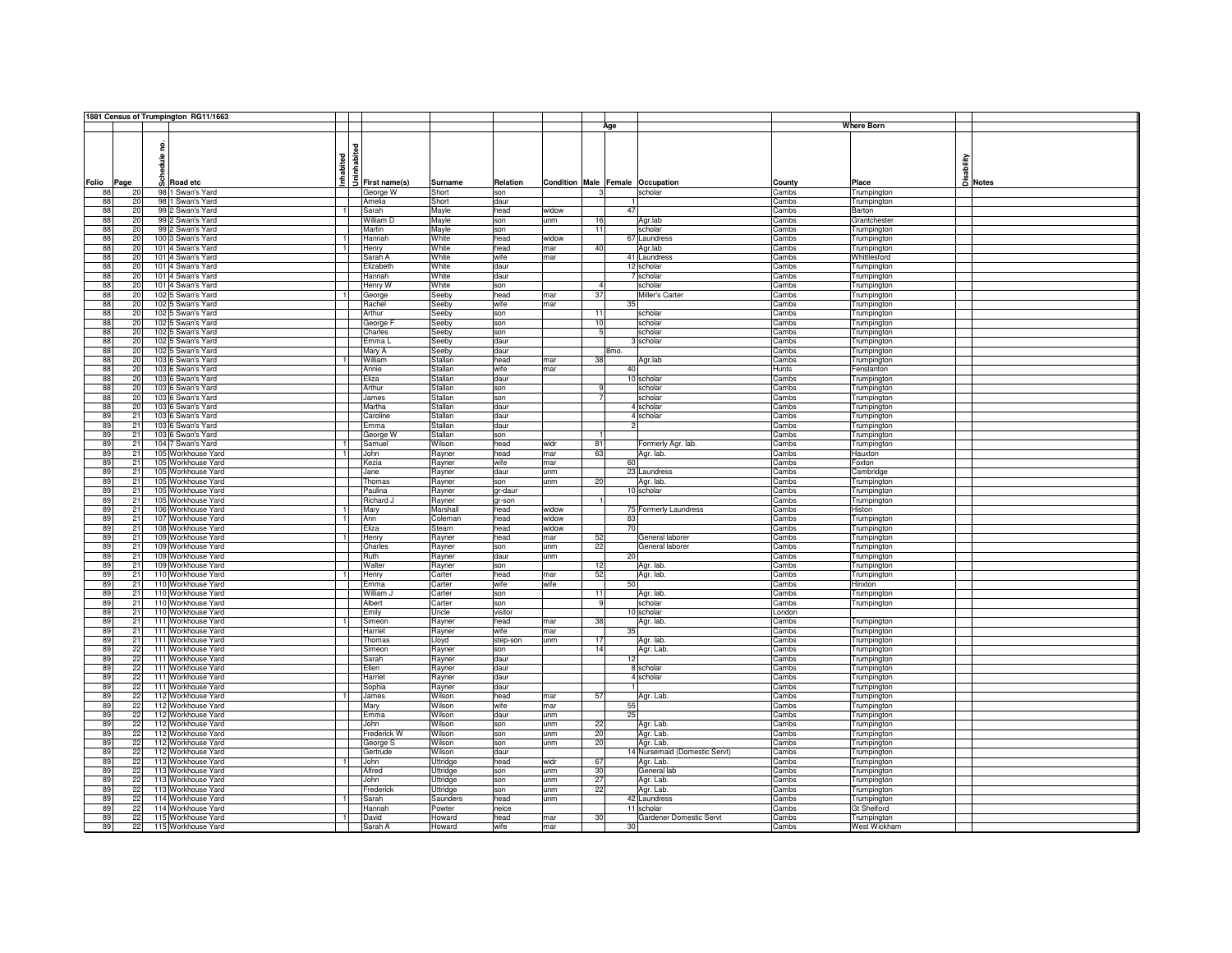|                      |   | 1881 Census of Trumpington RG11/1663                       |                |                                              |                       |                   |            |                                  |                                  |                |                        |                             |
|----------------------|---|------------------------------------------------------------|----------------|----------------------------------------------|-----------------------|-------------------|------------|----------------------------------|----------------------------------|----------------|------------------------|-----------------------------|
|                      |   |                                                            |                |                                              |                       |                   |            | Age                              |                                  |                | <b>Where Born</b>      |                             |
|                      |   |                                                            |                |                                              |                       |                   |            |                                  |                                  |                |                        |                             |
|                      |   |                                                            |                | $\frac{1}{2}$<br>$\frac{1}{2}$ First name(s) |                       |                   |            |                                  |                                  |                |                        |                             |
|                      | ≝ | Inhabited                                                  |                |                                              |                       |                   |            |                                  |                                  |                | sability               |                             |
|                      |   |                                                            |                |                                              |                       |                   |            |                                  |                                  |                |                        |                             |
| Folio<br>Page        |   | o Road etc                                                 |                |                                              | Surname               | Relation          |            | Condition Male Female Occupation |                                  | County         | Place                  | A Notes                     |
| 89<br>22             |   | 115 Workhouse Yard                                         |                | Frances M                                    | Howard                | daur              |            |                                  | 7 scholar                        | Cambs          | Trumpington            |                             |
| 22<br>89             |   | 115 Workhouse Yard                                         |                | George C                                     | Howard                | son               |            | $\mathbf{A}$                     | scholar                          | Cambs          | Trumpington            |                             |
| 22<br>89             |   | 115 Workhouse Yard                                         |                | Thomas W                                     | Howard                | son               |            | $\overline{2}$                   |                                  | Cambs          | Trumpington            | Age in female column.       |
| 89<br>22             |   | 115 Workhouse Yard                                         |                | David J                                      | Howard                | son               |            | 1wk                              |                                  | Cambs          | Trumpington            |                             |
| 89<br>22             |   | 115 Workhouse Yard                                         |                | Rosezella M                                  | Hill                  | servant           |            |                                  | 29 nurse - monthly               | Essex          | Hadstock               |                             |
| 90<br>23             |   | 116 Workhouse Yard                                         |                | James                                        | Stearn                | head              | mar        | 40                               | Agr Lab                          | Cambs          | Trumpington            |                             |
| 90<br>23             |   | 116 Workhouse Yard                                         |                | Emma                                         | Stearn                | wife              | mar        | 30                               |                                  | Cambs          | <b>West Wratting</b>   |                             |
| 90<br>23             |   | 116 Workhouse Yard                                         |                | Eliza                                        | Stearn                | daur              | unm        |                                  | 15 General Servant Domestic      | Cambs          | Trumpington            |                             |
| 90<br>23             |   | 116 Workhouse Yard                                         |                | Frank                                        | Stearn                | son               |            | 13                               | Agr Lab                          | Cambs          | Trumpington            |                             |
| 90<br>23             |   | 116 Workhouse Yard                                         |                | James                                        | Stearn                | son               |            | 11                               | Agr Lab                          | Cambs          | Trumpington            |                             |
| 90<br>23             |   | 116 Workhouse Yard                                         |                | Elizabeth                                    | Stearn                | daur              |            |                                  | 9 Scholar                        | Cambs          | Trumpington            |                             |
| 90<br>23             |   | 116 Workhouse Yard                                         |                | Arthur                                       | Stearn                | son               |            | $\overline{4}$                   |                                  | Cambs          | Trumpington            |                             |
| 90<br>23             |   | 116 Workhouse Yard                                         |                | Clara                                        | Stearn                | daur              |            |                                  |                                  | Cambs          | Trumpington            |                             |
| 90<br>23             |   | 116 Workhouse Yard                                         |                | Daisy                                        | Stearn                | daur              |            |                                  |                                  | Cambs          | Trumpington            |                             |
| 90<br>23             |   | 116 Workhouse Yard                                         |                |                                              | Stearn                | daur              |            | 1 <sub>mo</sub>                  |                                  | Cambs          | Trumpington            |                             |
| 90<br>23             |   | 116 Workhouse Yard                                         |                | Eliza                                        | Twinn                 | mother-in-law mar |            |                                  | 49 nurse                         | Cambs          | West Wickham           |                             |
| 90<br>23             |   | 117 Workhouse Yard                                         |                | George                                       | Wilson                | head              | mar        | 55                               | Agr Lab                          | Cambs          | Trumpington            |                             |
| 90<br>23             |   | 117 Workhouse Yard                                         |                | Elizabeth                                    | Wilson                | wife              | mar        | 52                               |                                  | Cambs          | Shudy Camps            |                             |
| 90<br>23             |   | 117 Workhouse Yard                                         |                | George                                       | Wilson                | son               | unm        | 22                               | Agr Lab                          | Cambs          | Trumpington            |                             |
| 90<br>23             |   | 117 Workhouse Yard                                         |                | Elias                                        | Wilson                | son               |            | 15                               | Agr Lab                          | Cambs          | Trumpington            |                             |
| 90<br>23             |   | 117 Workhouse Yard                                         |                | Walter                                       | Wilson                | son               |            | 14                               | Scholar                          | Cambs          | Trumpington            |                             |
| 90<br>23             |   | 117 Workhouse Yard                                         |                | James                                        | Reeder                | nephew            |            | 6                                | Scholar                          | Northumberland | N.Shields              |                             |
| 90<br>23             |   | 118 Workhouse Yard                                         |                | Mary                                         | Lloyd                 | head              | widow      |                                  | 65 Laundress                     | Cambs          | Gt Shelford            |                             |
| 90<br>23             |   | 118 Workhouse Yard                                         |                | Lydia                                        | Lloyd                 | gr.daur           |            | 14                               |                                  | Cambs          | Trumpington            |                             |
| 90<br>23             |   | 119 Workhouse Yard                                         |                | John                                         | Howard                | head              | widr       | 59                               | Agr Lab                          | Cambs          | Trumpington            |                             |
| 90<br>23<br>90<br>23 |   | 119 Workhouse Yard<br>120 Workhouse Yard<br>$\overline{1}$ |                | Rebecca<br>James                             | Howard                | daur              | unm        | 19<br>66                         |                                  | Cambs          | Trumpington            |                             |
| 90<br>23             |   | 120 Workhouse Yard                                         |                | Martha                                       | Lloyd                 | head<br>wife      | mar        |                                  | Road laborer<br>56 Laundress     | Cambs<br>Cambs | Trumpington            |                             |
| 90<br>23             |   | 120 Workhouse Yard                                         |                | Agnes                                        | Lloyd                 | step-daur         | mar<br>unm |                                  | 18 Laundress                     | Cambs          | Trumpington            |                             |
| 90<br>23             |   | 121 Workhouse Yard                                         |                | Elizabeth                                    | Beaumont<br>Haslop    | head              | widow      | 68                               |                                  | Cambs          | Trumpington<br>Barton  |                             |
| 90<br>24             |   | 122 Workhouse Yard                                         |                | Charles                                      | Harradine             | head              | widr       | 32                               | <b>Bricklayer</b>                | Cambs          | Trumpington            |                             |
| 90<br>24             |   | 122 Workhouse Yard                                         |                | Annie E                                      | Harradine             | daur              |            |                                  | 9 scholar                        | Cambs          | Trumpington            |                             |
| 90<br>24             |   | 122 Workhouse Yard                                         |                | George                                       | Harradine             | son               |            | 8                                | scholar                          | Cambs          | Trumpington            |                             |
| 90<br>24             |   | 122 Workhouse Yard                                         |                | <b>Charles R</b>                             | Harradine             | son               |            | 5                                | scholar                          | Cambs          | Trumpington            |                             |
| 90<br>24             |   | 122 Workhouse Yard                                         |                | Jessie                                       | Harradine             | daur              |            |                                  |                                  | Cambs          | Trumpington            |                             |
| 90<br>24             |   | 122 Workhouse Yard                                         |                | Matilda                                      | Mace                  | servant           | unm        |                                  | 20 General Servant Domestic      | Cambs          | Harlton                |                             |
| 90<br>24             |   | 123 Cambridge Road                                         |                | Rosa                                         | Whitmore              | daur              | unm        | 26                               |                                  | Norfolk        | Norwich                |                             |
| 90<br>23             |   | 123 Cambridge Road                                         |                | Francis R                                    | de Lisle              | gr-son            |            |                                  | 6 scholar                        | Cambs          | Cambridge              | Age is in the female column |
| 90<br>24             |   | 123 Cambridge Road                                         |                | Vincent F                                    | de Lisle              | gr-son            |            | $\mathbf{A}$                     | scholar                          | Cambs          | Cambridge              |                             |
| 90<br>24             |   | 123 Cambridge Road                                         |                | Alice E                                      | Austin                | visitor           | unm        | 22                               |                                  | Norfolk        | Saxlingham             |                             |
| 90<br>24             |   | 123 Cambridge Road                                         |                | Hannah B M                                   | Tilley                | servant           | unm        |                                  | 19 Cook. Domestic Servant        | Suffolk        | Exning                 |                             |
| 90<br>24             |   | 123 Cambridge Road                                         |                | Rebecca                                      | Fuller                | servant           | unm        |                                  | 23 Housemaid. Domestic Servant   | Cambs          | Burwell                |                             |
| 90<br>24             |   | 123 Cambridge Road                                         |                | Jane                                         | Snelling              | servant           | unm        |                                  | 15 Nursemaid. Domestic Servant   | Norfolk        | Islington              |                             |
| 90<br>24             |   | 124 Cambridge Road                                         |                | John                                         | Peile                 | head              | mar        | 42                               | See Footnote 8                   | Cumberland     | Whitehaven             |                             |
| 90<br>24             |   | 124 Cambridge Road                                         |                | Annette                                      | Peile                 | wife              | mar        | 44                               |                                  | Cambs          | Newmarket              |                             |
| 90<br>24             |   | 124 Cambridge Road                                         |                | <b>Hester M</b>                              | Peile                 | daur              |            |                                  | 13 scholar                       | Cambs          | Trumpington            |                             |
| 90<br>24             |   | 124 Cambridge Road                                         |                | Frank K                                      | Peile                 | son               |            | q                                | scholar                          | Cambs          | Trumpington            |                             |
| 90<br>24             |   | 124 Cambridge Road                                         |                | Mary M                                       | Clark                 | visitor           |            |                                  | 13 scholar                       | Cambs          | Grantchester           |                             |
| 90<br>24             |   | 124 Cambridge Road                                         |                | Eliza J                                      | Winters               | servant           | unm.       |                                  | 26 Cook, Domestic Servant        | Norfolk        | Stow                   |                             |
| 90<br>24             |   | 124 Cambridge Road                                         |                | Hannah J                                     | Lowe                  | servant           | unm        |                                  | 28 parlour maid Domestic Servant | Cambs          | Girton                 |                             |
| 90<br>24             |   | 124 Cambridge Road                                         |                | Martha E                                     | Langhorne             | servant           | unm        |                                  | 20 Housemaid. Domestic Servant   | Cambs          | Newmarket              |                             |
| 90<br>24             |   | 125 Cambridge Road                                         |                | Eleanor                                      | Nightingale           | head              | widow      |                                  | 79 Income from houses            | Cambs          | Trumpington            |                             |
| 90<br>24             |   | 125 Cambridge Road                                         |                | Etty                                         | Nightingale           | daur              | unm        | 47                               |                                  | Cambs          | Trumpington            |                             |
| 90<br>24             |   | 126 Cambridge Road                                         | $\overline{1}$ | Joe                                          | Nightingale           | head              | mar        | 48                               | Carpenter. Brewer. Publican      | Cambs          | Trumpington            |                             |
| 90<br>24             |   | 126 Cambridge Road                                         |                | Jane W                                       | Nightingale           | wife              | mar        | 35                               |                                  | Cambs          | Burwell                |                             |
| 91<br>25<br>91       |   | 126 Cambridge Road                                         |                | Florence                                     | Nightingale           | daur              |            |                                  | 10 scholar                       | Cambs          | Trumpington            |                             |
| 25<br>91             |   | 126 Cambridge Road                                         |                | Elizabeth H                                  | Nightingale           | daur              |            |                                  | 9 scholar                        | Cambs          | Trumpington            |                             |
| 25<br>25<br>91       |   | 126 Cambridge Road                                         |                | Ellen J                                      | Nightingale           | daur              |            |                                  | 7 scholar                        | Cambs          | Trumpington            |                             |
| 25<br>91             |   | 126 Cambridge Road<br>126 Cambridge Road                   |                | Maude M<br>Jane                              | Nightingale           | daur<br>daur      |            |                                  | 5 scholar<br>3 scholar           | Cambs<br>Cambs | Trumpington            |                             |
| 91<br>25             |   | 126 Cambridge Road                                         |                | <b>Joe</b>                                   | Nightingale           | son               |            |                                  |                                  | Cambs          | Trumpington            | Age is in the female column |
| 25<br>91             |   | 127 Cambridge Road                                         |                | Thomas                                       | Nightingale<br>Peters | head              | mar        | 53                               | Gardener                         | Cambs          | Trumpington            |                             |
| 91<br>25             |   | 127 Cambridge Road                                         |                | Mary                                         | Peters                | wife              | mar        |                                  | 58 Laundress                     | Cambs          | Trumpington<br>Balsham |                             |
| 91<br>25             |   | 127 Cambridge Road                                         |                | Charles                                      | Lloyd                 | boarder           |            | 13                               | Agr lab                          | Cambs          | Trumpington            |                             |
| 91<br>25             |   | 128 Cambridge Road                                         |                | George                                       | Marshall              | head              | mar        | 50                               | Market gardener                  | Cambs          | Trumpington            |                             |
|                      |   | 128 Cambridge Road                                         |                | Sarah                                        | Marshall              | wife              | mar        | 45                               |                                  | Cambs          | Trumpington            |                             |
|                      |   |                                                            |                |                                              |                       | daur              | unm        |                                  | 22 School Assistant              | Cambs          | Trumpington            |                             |
| 91<br>25             |   |                                                            |                |                                              |                       |                   |            |                                  |                                  |                |                        |                             |
| 91<br>25<br>91<br>25 |   | 128 Cambridge Road<br>128 Cambridge Road                   |                | Georgina<br>Alfred                           | Marshall<br>Marshall  | son               | unm        | 16                               | Agr lab                          | Cambs          | Trumpington            |                             |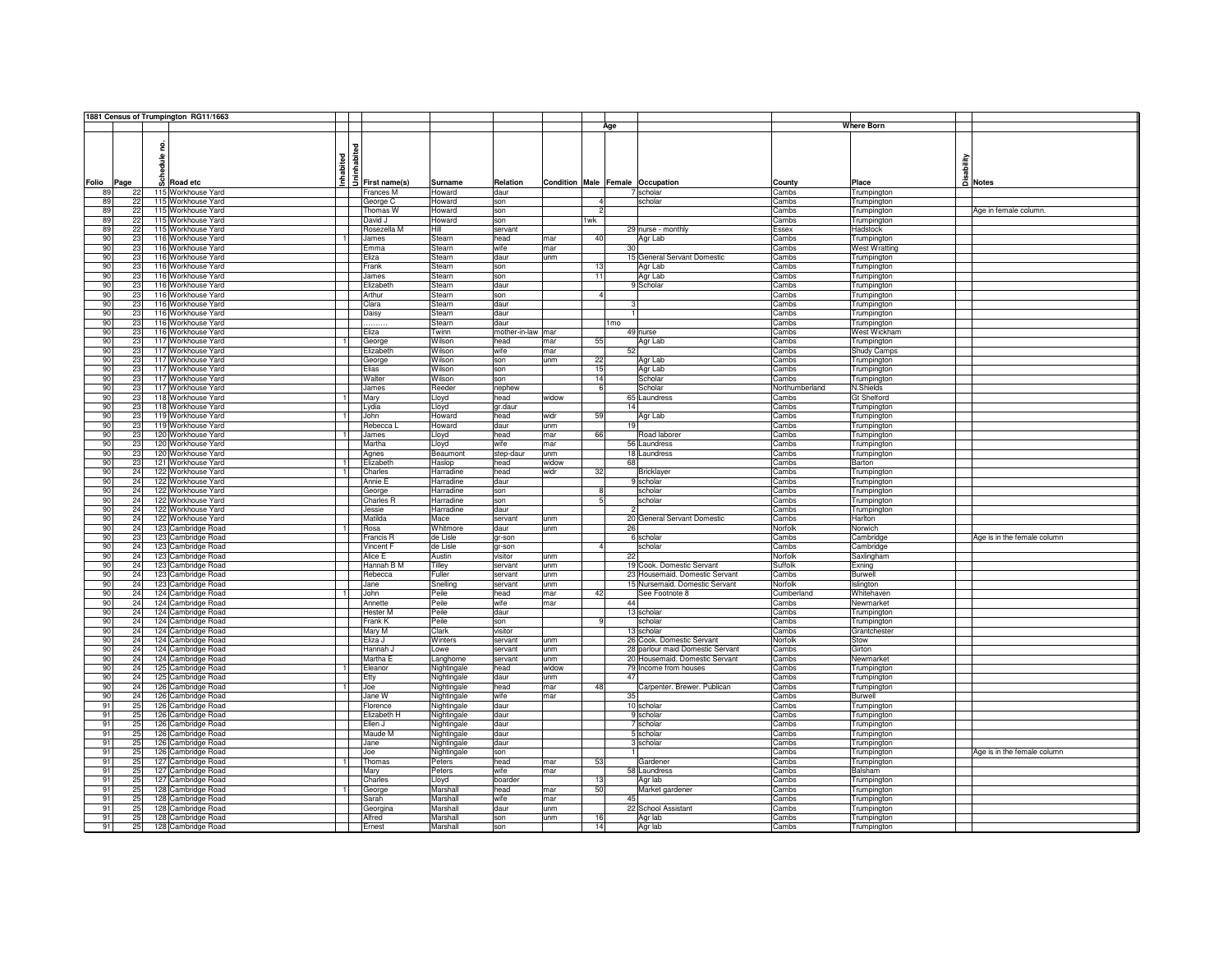|       |      | 1881 Census of Trumpington RG11/1663          |                |                           |           |          |      |               |                  |                                  |              |                      |         |
|-------|------|-----------------------------------------------|----------------|---------------------------|-----------|----------|------|---------------|------------------|----------------------------------|--------------|----------------------|---------|
|       |      |                                               |                |                           |           |          |      |               | Age              |                                  |              | <b>Where Born</b>    |         |
|       |      |                                               |                |                           |           |          |      |               |                  |                                  |              |                      |         |
|       |      |                                               |                |                           |           |          |      |               |                  |                                  |              |                      |         |
|       |      |                                               |                | dendered<br>First name(s) |           |          |      |               |                  |                                  |              |                      |         |
|       |      | å                                             |                |                           |           |          |      |               |                  |                                  |              |                      |         |
|       |      |                                               |                |                           |           |          |      |               |                  |                                  |              | sability             |         |
|       |      |                                               | nhabited       |                           |           |          |      |               |                  |                                  |              |                      |         |
| Folio | Page | co Road etc                                   |                |                           | Surname   | Relation |      |               |                  | Condition Male Female Occupation | County       | Place                | A Notes |
| 91    | 25   | 128 Cambridge Road                            |                | Herbert                   | Marshall  | son      |      | 10            |                  | scholar                          | Cambs        | Trumpington          |         |
| 91    | 25   | 128 Cambridge Road                            |                | George                    | Marshall  | son      |      |               |                  | scholar                          | Cambs        | Trumpington          |         |
| 91    | 25   | 129 Cambridge Road (Nightingale's Cottages)   | $\vert$ 1      | Charles                   | Pauley    | head     | mar  | 25            |                  | General Lab                      | Cambs        | Grantchester         |         |
| 91    | 25   | 129 Cambridge Road (Nightingale's Cottages)   |                | Elizabeth                 | Pauley    | wife     | mar  |               | 22               |                                  | Cambs        | Trumpington          |         |
| 91    | 25   | 129 Cambridge Road (Nightingale's Cottages)   |                | Eliza A                   | Pauley    | daur     |      |               |                  |                                  | Cambs        | Trumpington          |         |
| 91    | 25   | 129 Cambridge Road (Nightingale's Cottages)   |                | Lizzie A                  | Pauley    | daur     |      |               | 1 <sub>mo</sub>  |                                  | Cambs        | Trumpington          |         |
| 91    | 25   | 130 Cambridge Road (Nightingale's Cottages)   |                | James                     | Parker    | head     | mar  | 30            |                  | Agr lab                          | Cambs        | Trumpington          |         |
| 91    | 25   | 130 Cambridge Road (Nightingale's Cottages)   |                | Rebecca                   | Parker    | wife     | mar  |               | 29               |                                  | Cambs        | Hinxton              |         |
|       |      |                                               |                |                           |           |          |      |               |                  | scholar                          |              |                      |         |
| 91    | 25   | 130 Cambridge Road (Nightingale's Cottages)   |                | Charles                   | Parker    | son      |      |               |                  |                                  | Cambs        | Trumpington          |         |
| 91    | 25   | 130 Cambridge Road (Nightingale's Cottages)   |                | Herbert                   | Parker    | son      |      |               |                  |                                  | Cambs        | Trumpington          |         |
| 91    | 25   | 130 Cambridge Road (Nightingale's Cottages)   |                | Lily                      | Parker    | daur     |      |               | 10 <sub>mo</sub> |                                  | Cambs        | Trumpington          |         |
| 91    | 26   | 131 London Road (Nightingales Cottages)       |                | James                     | Bird      | head     | mar  | 56            |                  | Agr lab                          | Beds         | Luton                |         |
| 91    | 26   | 131 London Road (Nightingales Cottages)       |                | Maria                     | Bird      | wife     | mar  |               |                  | 49 Laundress                     | Cambs        | <b>Trumpington</b>   |         |
| 91    | 26   | 131 London Road (Nightingales Cottages)       |                | Elizabeth                 | Bird      | daur     | unm  |               |                  | 18 Laundress                     | Cambs        | Trumpington          |         |
| 91    | 26   | 132 London Road (Nightingales Cottages)       |                | William                   | Pauley    | head     | mar  | 29            |                  | Agr lab                          | Cambs        | Grantchester         |         |
| 91    | 26   | 132 London Road (Nightingales Cottages)       |                | Mary M                    | Pauley    | wife     | mar  |               |                  | 27 Laundress                     | Cambs        | Trumpington          |         |
| 91    | 26   | 133 London Road (Nightingales Cottages)       | $\overline{1}$ | James                     | Neaves    | head     | widr | 76            |                  | Agr lab                          | Cambs        | Trumpington          |         |
| 91    | 26   | 134 London Road (Nightingales Cottages)       | $\overline{1}$ | Frederick                 | Mansfield | head     | mar  | 35            |                  | Agr lab                          | Cambs        | Chesterton           |         |
| 91    | 26   | 134 London Road (Nightingales Cottages)       |                | Sarah                     | Mansfield | wife     | mar  |               |                  | 40 Dressmaker                    | Cambs        | Trumpington          |         |
| 91    | 26   |                                               |                |                           | Mansfield | daur     |      |               |                  | 11 scholar                       |              |                      |         |
|       |      | 134 London Road (Nightingales Cottages)       |                | Susan E                   |           |          |      |               |                  |                                  | Cambs        | Trumpington          |         |
| 91    | 26   | 134 London Road (Nightingales Cottages)       |                | Arthur H                  | Mansfield | son      |      |               |                  | scholar                          | Cambs        | Trumpington          |         |
| 91    | 26   | 134 London Road (Nightingales Cottages)       |                | Clara E                   | Mansfield | daur     |      |               |                  | 7 scholar                        | Cambs        | Cambridge            |         |
| 91    | 26   | 134 London Road (Nightingales Cottages)       |                | M Hannah                  | Mansfield | daur     |      |               |                  | 5 scholar                        | Cambs        | Trumpington          |         |
| 91    | 26   | 134 London Road (Nightingales Cottages)       |                | Sarah E                   | Mansfield | daur     |      |               |                  | 3 scholar                        | Cambs        | Trumpington          |         |
| 91    | 26   | 135 London Road (Nightingales Cottages)       |                | Christopher               | Lloyd     | head     | mar  | 37            |                  | Agr lab                          | Cambs        | Trumpington          |         |
| 91    | 26   | 135 London Road (Nightingales Cottages)       |                | <b>Isabella S</b>         | Lloyd     | wife     | mar  |               |                  | 29 Charwoman                     | Cambs        | Cambridge            |         |
| 91    | 26   | 135 London Road (Nightingales Cottages)       |                | Frederick                 | Lloyd     | son      |      | 11            |                  | scholar                          | Cambs        | Trumpington          |         |
| 91    | 26   | 135 London Road (Nightingales Cottages)       |                | William                   | Lloyd     | son      |      | $\mathbf{A}$  |                  |                                  | Cambs        | Trumpington          |         |
| 91    | 26   | 135 London Road (Nightingales Cottages)       |                | Henry C                   | Lloyd     | son      |      | $\mathcal{P}$ |                  |                                  | Cambs        | Trumpington          |         |
| 91    | 26   | 136 London Road (Nightingales Cottages)       | $\mathbf{1}$   | Andrew                    | Evenett   | head     | mar  | 24            |                  | Agr lab                          | Cambs        | Duxford              |         |
| 91    | 26   | 136 London Road (Nightingales Cottages)       |                | Margaret                  | Evenett   | wife     | mar  |               | 25               |                                  | Cambs        | Duxford              |         |
| 91    | 26   | 136 London Road (Nightingales Cottages)       |                | Frances I                 | Evenett   | daur     |      |               | 4                |                                  | Cambs        | Duxford              |         |
|       |      |                                               |                |                           |           |          |      |               |                  |                                  |              |                      |         |
| 91    | 26   | 136 London Road (Nightingales Cottages)       |                | Ruth E                    | Evenett   | daur     |      |               |                  |                                  | Cambs        | Duxford              |         |
| 91    | 26   | 136 London Road (Nightingales Cottages)       |                | Walter C                  | Evenett   | son      |      |               |                  |                                  | Cambs        | Duxford              |         |
| 91    | 26   | 137 London Road (Nightingales Cottages)       |                | John                      | Freestone | head     | mar  | 28            |                  | Shepherd                         | Cambs        | <b>West Wratting</b> |         |
| 91    | 26   | 137 London Road (Nightingales Cottages)       |                | Rebekah                   | Freestone | wife     | mar  |               | 25               |                                  | Cambs        | <b>West Wratting</b> |         |
| 92    | 27   | 137 London Road (Nightingales Cottages)       |                | George                    | Freestone | son      |      | mo            |                  |                                  | Cambs        | Trumpington          |         |
| 92    | 27   | 138 London Road (Nightingales Cottages)       |                | John                      | Hines     | head     | mar  | 44            |                  | Agr lab                          | Cambs        | Barton               |         |
| 92    | 27   | 138 London Road (Nightingales Cottages)       |                | Sarah                     | Hines     | wife     | mar  |               |                  | 44 Laundress                     | Cambs        | Trumpington          |         |
| 92    | 27   | 138 London Road (Nightingales Cottages)       |                | George                    | Burn      | boarder  | unm  | 29            |                  | Agr lab                          | Cambs        | Coton                |         |
| 92    | 27   | 138 London Road (Nightingales Cottages)       |                | George                    | Willies   | boarder  | lunm | 23            |                  | <b>Bricklayer</b>                | Cambs        | Bradwell             |         |
| 92    | 27   | 139 London Road (Nightingales Cottages)       | $\overline{1}$ | Frederick                 | Marshall  | head     | mar  | 22            |                  | Agr lab                          | Cambs        | Trumpington          |         |
| 92    | 27   | 139 London Road (Nightingales Cottages)       |                | Sylvester                 | Marshall  | wife     | mar  |               | 20               |                                  | Cambs        | Girton               |         |
| 92    | 27   | 139 London Road (Nightingales Cottages)       |                | Jessie                    | Marshall  | daur     |      |               | $\overline{2}$   |                                  | Cambs        | Cambridge            |         |
|       |      |                                               |                |                           |           |          |      |               |                  |                                  |              |                      |         |
| 92    | 27   | 140 London Road (Nightingales Cottages)       |                | Thomas                    | Marshall  | head     | mar  | 45            |                  | Railway Porter                   | Cambs        | Trumpington          |         |
| 92    | 27   | 140 London Road (Nightingales Cottages)       |                | Susan                     | Marshall  | wife     | mar  |               |                  | 46 Laundress                     | Cambs        | Trumpington          |         |
| 92    | 27   | 140 London Road (Nightingales Cottages)       |                | William                   | Marshall  | son      | unm  | 20            |                  | Agr lab                          | Cambs        | Trumpington          |         |
| 92    | 27   | 140 London Road (Nightingales Cottages)       |                | Alfred                    | Marshall  | gr-son   |      |               |                  | scholar                          | Cambs        | Trumpington          |         |
| 92    | 27   | 141 Cambridge Road Leighton Ho                |                | Robert                    | Sayle     | head     | mar  | 65            |                  | J.P. General Merchant & Farmer   | Norfolk      | Southery             |         |
| 92    | 27   | 141 Cambridge Road Leighton Ho                |                | P.E                       | Sayle     | wife     | mar  |               | 56               |                                  | <b>Bucks</b> | Eddlesboro           |         |
| 92    | 27   | 141 Cambridge Road Leighton Ho                |                | F.A.                      | Sayle     | daur     | unm  |               | 24               |                                  | Cambs        | Cambridge            |         |
| 92    | 27   | 141 Cambridge Road Leighton Ho                |                | G.M.                      | Sayle     | son      | unm  | 22            |                  |                                  | Cambs        | Cambridge            |         |
| 92    | 27   | 141 Cambridge Road Leighton Ho                |                | E.J                       | Sayle     | daur     | unm  |               |                  | 19 scholar                       | Cambs        | Cambridge            |         |
| 92    | 27   | 141 Cambridge Road Leighton Ho                |                | Martha                    | Cook      | servant  | unm  |               |                  | 23 Cook. Domestic Servant        | Hunts        | Fen Stanton          |         |
| 92    | 27   | 141 Cambridge Road Leighton Ho                |                | Elizabeth                 | Plaice    | servant  | unm  |               |                  | 27 Housemaid Domestic Servant    | Norfolk      | Shouldham            |         |
| 92    | 27   | 141 Cambridge Road Leighton Ho                |                | Ruth                      | Darnell   | servant  | unm  |               |                  | 21 Housemaid Domestic Servant    | Hunts        | Fen Drayton          |         |
| 92    | 27   | 141 Cambridge Road Leighton Ho                |                | Alice                     | Edwards   | servant  | unm  |               |                  | 19 Dairymaid Domestic Servant    | Cambs        | Pampisford           |         |
|       | 27   |                                               |                | William R                 | Cracke    | head     | mar  | 24            |                  | Coachman Servant                 | Norfolk      | Barford              |         |
| 92    |      | 142 Cambridge Road Leighton Ho                |                |                           |           |          |      |               |                  |                                  |              |                      |         |
| 92    | 27   | 142 Cambridge Road Leighton Ho. Coachmans Ho. |                | Ann                       | Cracke    | wife     | mar  |               | 22               |                                  | Norfolk      | Fakenham             |         |
| 92    | 27   | 143 Cambridge Road Edenfield                  | 11             | James O                   | Vinter    | head     | mar  | 34            |                  | Coal Merchant                    | Cambs        | Cambridge            |         |
| 92    | 27   | 143 Cambridge Road Edenfield                  |                | <b>Emma</b>               | Vinter    | wife     | mar  |               | 33               |                                  |              | Scotland Berwick     |         |
| 92    | 28   | 143 Cambridge Road Edenfield                  |                | Harold S                  | Vinter    | son      |      |               |                  | scholar                          | Cambs        | Cambridge            |         |
| 92    | 28   | 143 Cambridge Road Edenfield                  |                | Ellen O                   | Vinter    | daur     |      |               |                  | 7 scholar                        | Cambs        | ambridge             |         |
| 92    | 28   | 143 Cambridge Road Edenfield                  |                | Ethel M                   | Vinter    | daur     |      |               |                  | 4 scholar                        | Cambs        | ambridge             |         |
| 92    | 28   | 143 Cambridge Road Edenfield                  |                | Mabel W                   | Vinter    | daur     |      |               | $\mathfrak{p}$   |                                  | Cambs        | Cambridge            |         |
| 92    | 28   | 143 Cambridge Road Edenfield                  |                | Elizabeth                 | Mills     | servant  | unm  |               |                  | 19 Cook. Domestic Servant        | Cambs        | Haslingfield         |         |
| 92    | 28   | 143 Cambridge Road Edenfield                  |                | Susan                     | Williams  | servant  | unm  |               |                  | 17 Housemaid Domestic Servant    | Norfolk      | _akenheath           |         |
| 92    | 28   |                                               |                | Julia                     | Crake     | servant  | unm  |               |                  | 18 Nursemaid Domestic Servant    | Cambs        | Cambridge            |         |
|       |      | 143 Cambridge Road Edenfield                  |                |                           |           |          |      |               |                  |                                  |              |                      |         |
| 92    | 28   | 144 Cambridge Road                            |                | Samuel                    | Ballard   | head     | mar  | 55            |                  | Silk Mercer                      | Warwick      | Nuneaton             |         |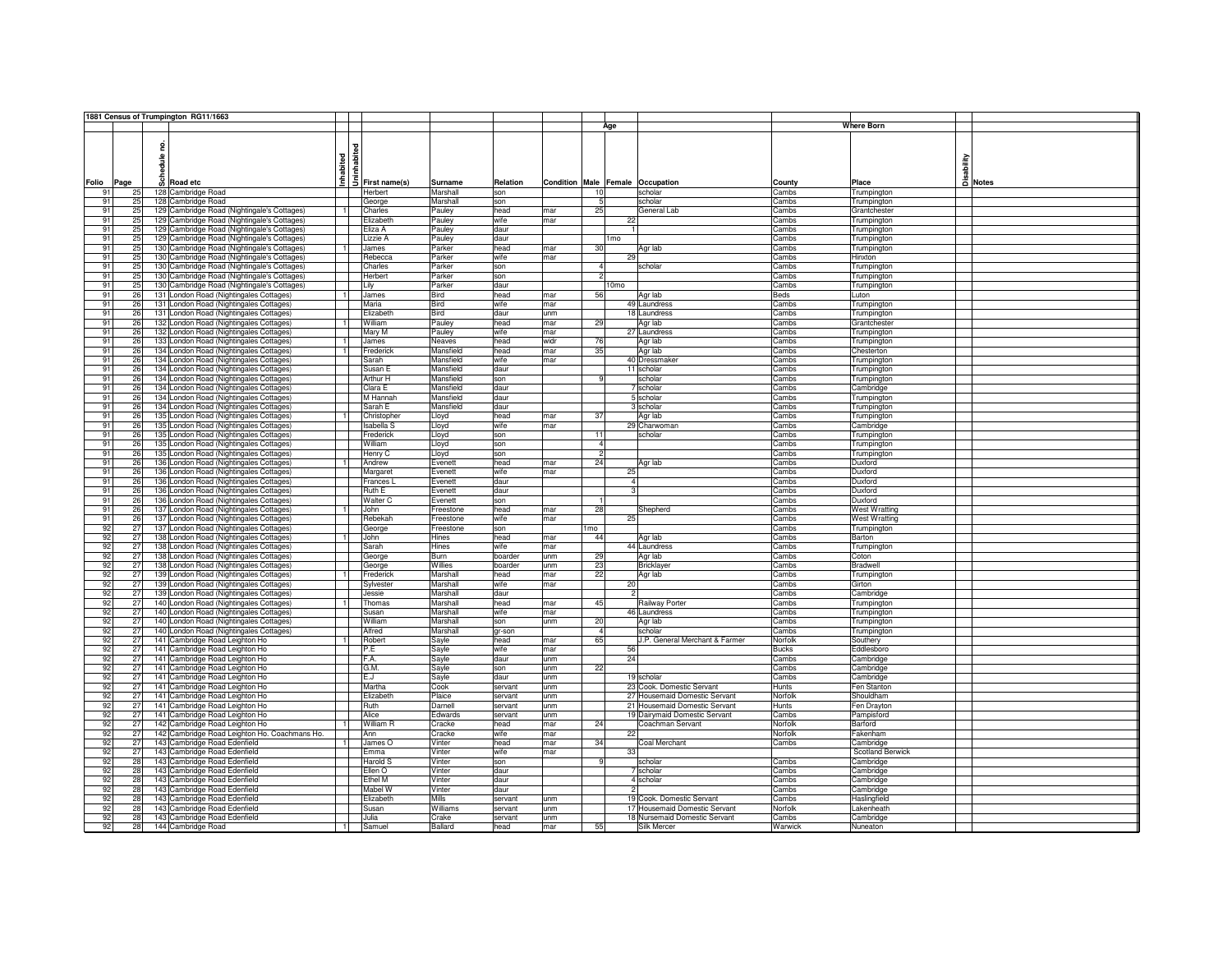|       |                 | 1881 Census of Trumpington RG11/1663        |                |                         |                |               |       |                 |                 |                                          |                  |                        |                                        |
|-------|-----------------|---------------------------------------------|----------------|-------------------------|----------------|---------------|-------|-----------------|-----------------|------------------------------------------|------------------|------------------------|----------------------------------------|
|       |                 |                                             |                |                         |                |               |       |                 | Age             |                                          |                  | <b>Where Born</b>      |                                        |
|       |                 |                                             |                |                         |                |               |       |                 |                 |                                          |                  |                        |                                        |
|       |                 |                                             |                |                         |                |               |       |                 |                 |                                          |                  |                        |                                        |
|       |                 | 혿                                           |                |                         |                |               |       |                 |                 |                                          |                  |                        |                                        |
|       |                 |                                             |                |                         |                |               |       |                 |                 |                                          |                  |                        |                                        |
|       |                 |                                             |                |                         |                |               |       |                 |                 |                                          |                  |                        |                                        |
|       |                 | edule                                       | Inhabited      |                         |                |               |       |                 |                 |                                          |                  |                        | Disability<br>Disability<br>Disability |
|       |                 |                                             |                |                         |                |               |       |                 |                 |                                          |                  |                        |                                        |
| Folio | Page            | និ<br>Road etc                              |                | $\bar{5}$ First name(s) | Surname        | Relation      |       |                 |                 | Condition Male Female Occupation         | County           | Place                  |                                        |
| 92    | 28              | 144 Cambridge Road                          |                | Sarah                   | Ballard        | wife          | mar   |                 |                 | 58 Silk Mercer                           | Herts            | St Albans              |                                        |
|       |                 |                                             |                |                         |                |               |       |                 |                 |                                          |                  |                        |                                        |
| 92    | 28              | 144 Cambridge Road                          |                | Sidney                  | Ballard        | son           | unm   | 25              |                 | Silk Mercer                              | <b>Beds</b>      | Bedford                |                                        |
| 92    | 28              | 144 Cambridge Road                          |                | Thomas                  | Other          | son-in-law    | mar   | 36              |                 |                                          | Yorks            | Redmire                |                                        |
| 92    | 28              | 144 Cambridge Road                          |                | Fanny                   | Other          | daur          | mar   |                 | 28              |                                          | <b>Beds</b>      | Bedford                |                                        |
| 92    | 28              | 144 Cambridge Road                          |                |                         | Cornell        | servant       | unm   |                 |                 | 19 Housemaid Domestic Servt              | Cambs            | Wilbraham              |                                        |
|       |                 |                                             |                | Lucy                    |                |               |       |                 |                 |                                          |                  |                        |                                        |
| 92    | 28              | 144 Cambridge Road                          |                | Mary A                  | Glover         | servant       | unm   |                 |                 | 28 Cook. Domestic Servt                  | Norfolk          | Fla*eston              | An inkblot in middle of place name     |
| 92    | 28              | 145 Cambridge Road                          | $\mathbf{1}$   | Neville                 | Goodman        | head          | widr  | 48              |                 | See Footnote 9                           | Hunts            | Witton                 |                                        |
| 92    | 28              | 145 Cambridge Road                          |                | Rose C                  | Goodman        | daur          | unm   |                 |                 | 19 student attending University lectures | Middlesex        | Bow                    |                                        |
| 92    | 28              | 145 Cambridge Road                          |                | Edith N                 | Goodman        | daur          | unm   |                 |                 | 14 scholar                               | Cambs            | Cambridge              |                                        |
|       |                 |                                             |                |                         |                |               |       |                 |                 |                                          |                  |                        |                                        |
| 92    | 28              | 145 Cambridge Road                          |                | Jane E                  | Crook          | servant       | unm   |                 |                 | 71 Housekeeper (Domestic Servt)          | Middlesex        | Shoreditch             |                                        |
| 92    | 28              | 145 Cambridge Road                          |                | Kate                    | Elmore         | servant       | unm   |                 |                 | 28 Housemaid Domestic Servt              | Hunts            | Bluntisham             |                                        |
| 92    | 28              | 145 Cambridge Road                          |                | Elizabeth               | Barber         | servant       | unm   |                 |                 | 15 Housemaid Domestic Servt              | Essex            | Ingatestone            |                                        |
| 92    | 28              | 145 Cambridge Road                          |                | Elizabeth               |                |               |       |                 |                 | 26 Cook. Domestic Servt                  |                  | Wimbish                |                                        |
|       |                 |                                             |                |                         | Cornell        | servant       | unm   |                 |                 |                                          | Essex            |                        |                                        |
| 92    | 28              | 146 Cambridge Road (Farm)                   |                | Thomas W                | Bland          | head          | unm   | 59              |                 | Farmer. 293 acres. 12 men. 3 boys.       | Cambs            | Trumpington            |                                        |
| 92    | 28              | 146 Cambridge Road (Farm)                   |                | Isabella                | Paveley        | servant       | widow |                 |                 | 69 Housekeeper (Domestic Servt)          | <b>Middlesex</b> | Tottenham              |                                        |
| 92    | 28              | 146 Cambridge Road (Farm)                   |                | Emma                    | Avis           | servant       | unm   |                 |                 | 18 Housemaid Domestic Servt              | Suffolk          | Chevington             |                                        |
| 92    | 28              | 146 Cambridge Road (Farm)                   |                | Bertha                  | Sharpe         | servant       | unm   |                 |                 | 18 Housemaid Domestic Servt              | Suffolk          | <b>Bury St Edmunds</b> |                                        |
|       |                 |                                             |                |                         |                |               |       |                 |                 |                                          |                  |                        |                                        |
| 93    | 29              | 147 Cambridge Road Blands Farm              |                | George                  | Stevens        | head          | mar   | 33              |                 | Agr. Lab                                 | Cambs            | Gt Swaffham            |                                        |
| 93    | 29              | 147 Cambridge Road Blands Farm              |                | Tabitha                 | Stevens        | wife          | mar   |                 | 30              |                                          | Cambs            | <b>Bottisham Lode</b>  |                                        |
| 93    | 29              | 147 Cambridge Road Blands Farm              |                | Arthur R                | <b>Stevens</b> | son           |       | $\overline{4}$  |                 |                                          | Cambs            | Trumpington            |                                        |
| 93    | 29              | 147 Cambridge Road Blands Farm              |                | Elizabeth               | Stevens        | daur          |       |                 |                 |                                          | Cambs            | Trumpington            |                                        |
|       |                 |                                             |                |                         |                |               |       |                 |                 |                                          |                  |                        |                                        |
| 93    | 29              | 147 Cambridge Road Blands Farm              |                | Ethel A                 | Stevens        | daur          |       |                 | 5 <sub>mo</sub> |                                          | Cambs            | Trumpington            |                                        |
| 93    | 29              | 147 Cambridge Road Blands Farm              |                | Elizabeth               | Dean           | servant       | mar   |                 |                 | 57 nurse                                 | Cambs            | Quy                    |                                        |
| 93    | 29              | 148 Cambridge Road Blands Farm              | $\overline{1}$ | Thomas                  | Thoroughgood   | head          | mar   | 66              |                 | Agr. Lab                                 | Suffolk          | Wickambrook            |                                        |
| 93    | 29              | 148 Cambridge Road Blands Farm              |                | Elizabeth S             | Thoroughgood   | wife          | mar   |                 | 69              |                                          | <b>Beds</b>      | Everton                |                                        |
|       |                 |                                             | $\overline{1}$ |                         |                |               |       |                 |                 |                                          |                  |                        |                                        |
| 93    | 29              | 149 Cambridge Road Southacre                |                | Henry                   | I atham        | head          | unm   | 59              |                 | See Footnote 10                          | Kent             | Dover St. James'       |                                        |
| 93    | 29              | 149 Cambridge Road Southacre                |                | Emma                    | Ball           | servant       | unm   |                 |                 | 36 Housekeeper and cook. Dom Servt       | Warwick          | Atherstone             |                                        |
| 93    | 29              | 149 Cambridge Road Southacre                |                | Sarah                   | Drury          | servant       | unm   |                 |                 | 35 Upper Housemaid. Dom Servt            | Cambs            | Duxford                |                                        |
| 93    | 29              | 149 Cambridge Road Southacre                |                | Ann                     | Cowles         | servant       | unm   |                 |                 | 26 Under Housemaid. Dom Servt.           | Cambs            | Cambridge St. Paul's   |                                        |
|       |                 |                                             |                |                         |                |               |       |                 |                 |                                          |                  |                        |                                        |
| 93    | 29              | 149 Cambridge Road Southacre                |                | Eliza                   | White          | servant       | unm   |                 |                 | 17 Kitchenmaid Dom Servt                 | Cambs            | Trumpington            |                                        |
| 93    | 29              | 149 Cambridge Road Southacre                |                | Albert                  | Pamplin        | servant       | unm   | 16              |                 | Footman. Dom Servt                       | Cambs            | Trumpington            |                                        |
| 93    | 29              | 149 Cambridge Road Southacre                |                | James                   | Cowles         | servant       | unm   | 23              |                 | Coachman Dom Servt                       | Cambs            | Cambridge              |                                        |
| 93    | 29              | 150 Cambridge Road Southacre Butler's House |                | Henry                   | Cowles         | head          | mar   | 28              |                 | <b>Butler Dom Servt</b>                  | Cambs            | Cambridge              |                                        |
| 93    | 29              | 150 Cambridge Road Southacre Butler's House |                | Fanny                   | Cowles         | wife          | mar   |                 | 27              |                                          | <b>Hunts</b>     | Gt Gransden            |                                        |
|       |                 |                                             |                |                         |                |               |       |                 |                 |                                          |                  |                        |                                        |
| 93    | 29              | 150 Cambridge Road Southacre Butler's House |                | Edith E                 | Cowles         | daur          |       |                 |                 | $\overline{a}$                           | Cambs            | Cambridge              |                                        |
| 93    | 29              | 150 Cambridge Road Southacre Butler's House |                | Edward                  | Cowles         | son           |       | 0 <sub>mo</sub> |                 |                                          | Cambs            | Cambridge              |                                        |
| 93    | 29              | 150 Cambridge Road Southacre Butler's House |                | Hannah                  | Cowles         | sister        | unm   |                 |                 | 15 Milliner                              | Cambs            | Cambridge              |                                        |
| 93    | 29              | 151 Cambridge Road                          |                | George                  | Willers        | head          | mar   | 39              |                 | Nurseryman and Florist                   | Cambs            | Harston                |                                        |
|       |                 |                                             |                |                         |                |               |       |                 |                 |                                          |                  |                        |                                        |
| 93    | 29              | 151 Cambridge Road                          |                | Catherine               | Willers        | wife          | mar   |                 | 40              |                                          | Cambs            | Duxford                |                                        |
| 93    | 29              | 151 Cambridge Road                          |                | George H                | Willers        | son           |       | 14              |                 | scholar                                  | Cambs            | Duxford                |                                        |
| 93    | 29              | 151 Cambridge Road                          |                | Mary A                  | Willers        | daur          |       |                 |                 | 8 scholar                                | Cambs            | Trumpington            |                                        |
| 93    | 29              | 151 Cambridge Road                          |                | Mary A                  | Littlechild    | sister-in-law | unm   |                 | 47              |                                          | Cambs            | Duxford                |                                        |
| 93    | 30              | 152 Cambridge Road Vicarsbrook              |                | Louis                   | Borrisow       | head          | mar   | 40              |                 | See Footnote 11                          | Yorks            | Wakefield              |                                        |
|       |                 |                                             |                |                         |                |               |       |                 |                 |                                          |                  |                        |                                        |
| 93    | 30              | 152 Cambridge Road Vicarsbrook              |                | Harriet                 | Borrisow       | wife          | mar   |                 | 41              |                                          | Yorks            | Tickhill               |                                        |
| 93    | 30              | 152 Cambridge Road Vicarsbrook              |                | Henry H                 | Borrisow       | son           |       |                 |                 | scholar                                  | Cambs            | Cambridge              |                                        |
| 93    | 30              | 152 Cambridge Road Vicarsbrook              |                | Edith                   | Borrisow       | daur          |       |                 |                 | 8 scholar                                | Cambs            | Cambridge              |                                        |
| 93    | 30              | 152 Cambridge Road Vicarsbrook              |                | Theodora                | Borrisow       | daur          |       |                 |                 | 6 scholar                                | Cambs            | Cambridge              |                                        |
| 93    | 30              | 152 Cambridge Road Vicarsbrook              |                | <b>Beatrice M</b>       | Borrisow       | daur          |       |                 |                 | 3                                        | Cambs            | Cambridge              |                                        |
|       |                 |                                             |                |                         |                |               |       |                 |                 |                                          |                  |                        |                                        |
| 93    | 30 <sup>1</sup> | 152 Cambridge Road Vicarsbrook              |                | Ronald W                | Borrisow       | son           |       | 2               |                 |                                          | Cambs            | Cambridge              |                                        |
| 93    | 30              | 152 Cambridge Road Vicarsbrook              |                | Basil G                 | Borrisow       | son           |       |                 |                 |                                          | Cambs            | Cambridge              |                                        |
| 93    | 30              | 152 Cambridge Road Vicarsbrook              |                | James M.P.              | Campbell       | visitor       | unm   | 18              |                 | Undergraduate of Camb University         |                  | Scotland Glasgow       |                                        |
| 93    | 30              | 152 Cambridge Road Vicarsbrook              |                | Martha E                | Mason          | servant       | unm   |                 |                 | 20 Housemaid (Domestic Servt)            | Cambs            | Cambridge              |                                        |
| 93    | 30              | 152 Cambridge Road Vicarsbrook              |                | Emily E                 | Salmon         | servant       | unm   |                 |                 | 18 Cook (Domestic Servt)                 | Cambs            | <b>West Wratting</b>   |                                        |
|       |                 |                                             |                |                         |                |               |       |                 |                 |                                          |                  |                        |                                        |
| 93    | 30              | 152 Cambridge Road Vicarsbrook              |                | Fanny E                 | Fordham        | servant       | unm   |                 |                 | 21 Nurse (Domestic Servt)                | Cambs            | Cambridge              |                                        |
| 93    | 30              | 152 Cambridge Road Vicarsbrook              |                | Emily                   | Pegg           | servant       | unm   |                 |                 | 16 Nurse (Domestic Servt)                | Cambs            | Histon                 |                                        |
| 93    | 30              |                                             |                | 2B 1Un                  |                |               |       |                 |                 |                                          |                  |                        |                                        |
| 93    | 30              | 153 Cambridge Road                          | Ŧ              | Henry                   | Tomlison       | head          | mar   | 36              |                 | Civil Engineer                           | Lancaster        | Walton-le-Dale         |                                        |
| 93    | 30              |                                             |                |                         | Tomlison       | wife          |       |                 | 37              |                                          |                  | Chesterton             |                                        |
|       |                 | 153 Cambridge Road                          |                | Rebecca                 |                |               | mar   |                 |                 |                                          | Cambs            |                        |                                        |
| 93    | 30              | 153 Cambridge Road                          |                | Henry                   | Tomlison       | son           |       | 15              |                 | scholar                                  | Cambs            | Cambridge              |                                        |
| 93    | 30              | 153 Cambridge Road                          |                | Lilian                  | Tomlison       | daur          |       |                 |                 | 13 scholar                               | Cambs            | Cambridge              |                                        |
| 93    | 30              | 153 Cambridge Road                          |                | Emily                   | Poulter        | servt         | unm   |                 |                 | 18 General Servt Domestic                | Cambs            | Gt Shelford            |                                        |
| 93    | 30              | 154 Keeper's Cottage                        |                | Alfred W                | <b>Brett</b>   | head          | mar   | 29              |                 | Gamekeeper                               | Suffolk          | <b>Bury St Edmunds</b> |                                        |
|       |                 |                                             |                |                         |                |               |       |                 |                 |                                          |                  |                        |                                        |
| 93    | 30              | 154 Keeper's Cottage                        |                | Caroline                | <b>Brett</b>   | wife          | mar   |                 | 30              |                                          | Kent             | Chatham                |                                        |
| 93    | 30              | 154 Keeper's Cottage                        |                | Albert E                | Brett          | son           |       | 9               |                 | scholar                                  | Suffolk          | Bury St Edmunds        |                                        |
| 93    | 30              | 155 Railway Crossing Gate House             |                | Edward                  | Covill         | head          | mar   | 30              |                 | Railway Servant Signalman                | Cambs            | Shelford               |                                        |
| 93    | 30              | 155 Railway Crossing Gate House             |                | Eva                     | Covill         | wife          | mar   |                 | 28              |                                          | Cambs            | Haslingfield           |                                        |
| 93    | 30              | 155 Railway Crossing Gate House             |                | <b>Frnest F</b>         | Covill         | son           |       | R               |                 | scholar                                  | Cambs            | Shelford               |                                        |
|       |                 |                                             |                |                         |                |               |       |                 |                 |                                          |                  |                        |                                        |
| 94    | 31              | 155 Railway Crossing Gate House             |                | Lily                    | Covill         | daur          |       |                 |                 | 6 scholar                                | Cambs            | Shelford               |                                        |
| 94    | 31              | 155 Railway Crossing Gate House             |                | Richard                 | Covill         | son           |       |                 |                 |                                          | Cambs            | Linton                 |                                        |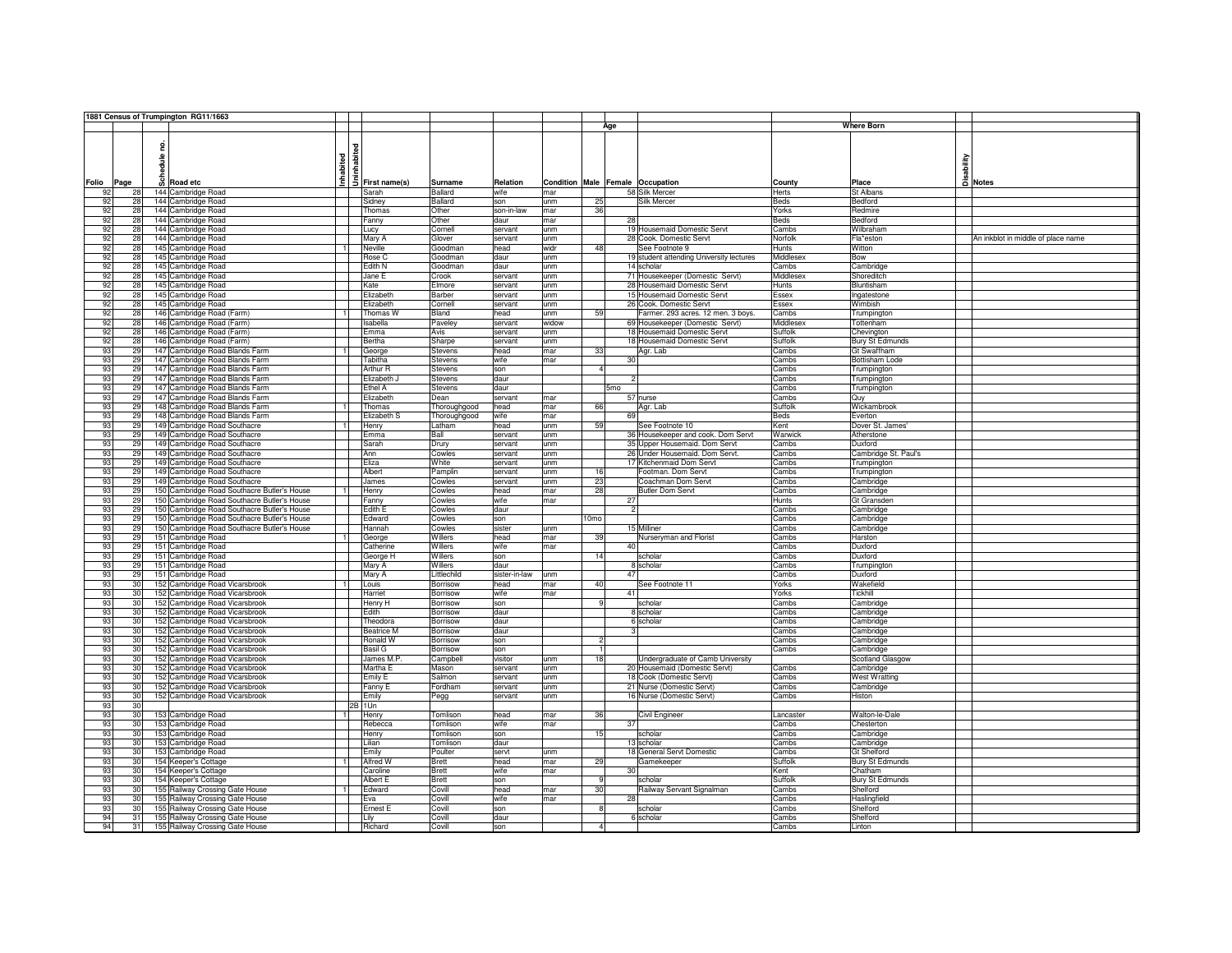|       |      | 1881 Census of Trumpington RG11/1663 |                |                           |                |                     |       |          |                         |                                  |                 |                    |                          |
|-------|------|--------------------------------------|----------------|---------------------------|----------------|---------------------|-------|----------|-------------------------|----------------------------------|-----------------|--------------------|--------------------------|
|       |      |                                      |                |                           |                |                     |       |          | Age                     |                                  |                 | <b>Where Born</b>  |                          |
|       |      |                                      |                |                           |                |                     |       |          |                         |                                  |                 |                    |                          |
|       |      | 읃                                    |                | <b>J</b><br>Trist name(s) |                |                     |       |          |                         |                                  |                 |                    |                          |
|       |      |                                      |                |                           |                |                     |       |          |                         |                                  |                 |                    |                          |
|       |      | sdule                                | Inhabited      |                           |                |                     |       |          |                         |                                  |                 | sability           |                          |
|       |      |                                      |                |                           |                |                     |       |          |                         |                                  |                 |                    |                          |
| Folio | Page | o Road etc                           |                |                           | Surname        | Relation            |       |          |                         | Condition Male Female Occupation | County          | Place              | a Notes                  |
| 94    | 31   | 155 Railway Crossing Gate House      |                | Herbert                   | Covill         | son                 |       |          |                         |                                  | Cambs           | Trumpington        |                          |
|       |      | 156 Hills Road                       |                |                           | Beedham        | head                |       | 41       |                         |                                  | Hunts           | Kimbolton          |                          |
| 94    | 31   |                                      |                | Henry B                   |                |                     | mar   |          |                         | Clergyman. See Footnote 12       |                 |                    |                          |
| 94    | 31   | 156 Hills Road                       |                | Rayne E                   | Beedham        | wife                | mar   |          | 40                      |                                  | Yorks           | <b>Bradford</b>    |                          |
| 94    | 31   | 156 Hills Road                       |                | Maria                     | <b>Hinton</b>  | servant             | widow |          |                         | 34 Cook Domestic Servant         | <b>Notts</b>    | Rolleston          |                          |
| 94    | 31   | 156 Hills Road                       |                | Elizabeth                 | Wilson         | servant             | unm   |          |                         | 24 Housemaid Domestic Servant    | Lincoln         | Claypole           |                          |
| 94    | 31   | 156 Hills Road                       |                | George A                  | Coleman        | servant             | unm   | 16       |                         | Gardener Domestic Servant        | Kent            | Aylesford          |                          |
| 94    | 31   | 157 Hills Road                       |                | Alfred                    | Jones          | head                | mar   | 48       |                         | See Footnote 13                  | Cambs           | Cambridge          |                          |
| 94    | 31   | 157 Hills Road                       |                | Eliza                     | Jones          | wife                | mar   |          | 49                      |                                  | Cambs           | Cambridge          |                          |
| 94    | 31   | 157 Hills Road                       |                | Sarah                     | Miller         | mother-in-law widow |       |          |                         | 84 Annuitant                     | Cambs           | Swavesey           |                          |
| 94    | 31   | 157 Hills Road                       |                | Marianne                  | Starmer        | sister-in-law       | widow |          |                         | 57 Annuitant                     | Cambs           | Cambridge          |                          |
| 94    | 31   | 157 Hills Road                       |                | Alfred                    | Jones          | nephew              | unm   | 25       |                         | Dentist                          | Lincoln         | Stamford           |                          |
| 94    | 31   | 157 Hills Road                       |                | Adelaide                  | Jones          | niece               | unm   |          | 24                      |                                  | Lincoln         | Lincoln            |                          |
| 94    | 31   | 157 Hills Road                       |                | Laura                     | Sexton         | servant             | unm   |          |                         | 29 Cook Domestic Servt           | Norfolk         | Spalding           |                          |
| 94    | 31   | 157 Hills Road                       |                | Kate                      | Duce           | servant             | unm   |          |                         | 24 Housemaid Domestic Servt      | Cambs           | Shelford           |                          |
| 94    | 31   | 157 Hills Road                       |                | Rebecca                   | Easy           | servant             | unm   |          |                         | 18 Housemaid Domestic Servt      | Cambs           | Cambridge          |                          |
| 94    | 31   | 158 Hills Road                       | $\overline{1}$ | <b>Hallack T</b>          | Pamplin        | head                | mar   | 26       |                         | Gardener Domestic Servt          | Cambs           | Trumpington        |                          |
| 94    | 31   | 158 Hills Road                       |                | Charlotte A               |                | wife                | mar   |          | 28                      |                                  | Hunts           | Pidley             |                          |
| 94    | 31   | 158 Hills Road                       |                | Hallack T                 | Pamplin        | son                 |       |          |                         |                                  |                 | Peckham            |                          |
|       |      |                                      |                |                           | Pamplin        |                     |       |          |                         |                                  | Surrey          |                    |                          |
| 94    | 31   | 158 Hills Road                       |                | Charlotte                 | Harlock        | visitor             | unm   |          |                         | 59 Cook Domestic Servt           | Hunts           | Bury               |                          |
| 94    | 31   | 159 Hills Road                       |                | Samuel                    | Dean           | head                | mar   | 33       |                         | Coachman Domestic Servt          | Cambs           | Fulbourn           |                          |
| 94    | 31   | 159 Hills Road                       |                | Agnes L                   | Dean           | wife                | mar   |          | 28                      |                                  | London          |                    |                          |
| 94    | 31   | 159 Hills Road                       |                | Alice E                   | Dean           | daur                |       |          | $\overline{\mathbf{3}}$ |                                  | Cambs           | <b>Wood Ditton</b> |                          |
| 94    | 31   | 159 Hills Road                       |                | Agnes E                   | Dean           | daur                |       |          |                         | $\overline{a}$                   | Cambs           | <b>Wood Ditton</b> |                          |
| 94    | 32   | 159 Hills Road                       |                | Emily                     | Dean           | visitor             | unm   |          |                         | 20 General Servant Domestic      | Cambs           | Fulbourn           |                          |
| 96    | 35   | 163 Hills Road                       |                | Thomas                    | Baish          | head                | mar   | 38       |                         | Agr. Lab.                        | Wilts           | West Lavington     |                          |
| 96    | 35   | 163 Hills Road                       |                | Martha                    | Baish          | wife                | mar   |          |                         | 40 Charwoman                     | Wilts           | West Lavington     |                          |
| 96    | 35   | 163 Hills Road                       |                | Laura J                   | Baish          | daur                |       |          |                         | 14 General Servant Domestic      | Wilts           | West Lavington     |                          |
| 96    | 35   | 163 Hills Road                       |                | Elizabeth                 | Baish          | daur                |       |          |                         | 12 scholar                       | Wilts           | West Lavington     |                          |
| 96    | 35   | 163 Hills Road                       |                | John                      | Baish          | son                 |       | 10       |                         | scholar                          | Wilts           | West Lavington     |                          |
| 96    | 35   | 163 Hills Road                       |                | Frederick                 | Baish          | son                 |       |          |                         |                                  | Cambs           | Whittlesford       | deaf and dumb from birth |
| 96    | 35   | 163 Hills Road                       |                | Lily M                    | Baish          | daur                |       |          |                         | 5 scholar                        | Cambs           | Whittlesford       |                          |
| 96    | 35   | 163 Hills Road                       |                | Frances                   | Baish          | daur                |       |          |                         |                                  | Cambs           | Trumpington        |                          |
| 96    | 36   | 164 Mill Road                        |                | Alfred T                  | Oakey          | head                | mar   | 29       |                         | Farmer 199 acres 5 men 4 boys    | Cambs           | Swaffham           |                          |
| 96    | 36   | 164 Mill Road                        |                | Caroline G                |                | wife                | mar   |          | 22                      |                                  | Norfolk         |                    |                          |
| 96    | 36   | 164 Mill Road                        |                |                           | Oakey          |                     |       |          |                         |                                  |                 | Attleborough       |                          |
|       |      | 164 Mill Road                        |                | Dora B                    | Oakey          | daur                |       |          | 7mo                     |                                  | Cams<br>Norfolk | Trumpington        |                          |
| 96    | 36   |                                      |                | Frank M                   | Bacon          | bro-in-law          | unm   | 24       |                         |                                  |                 | Attleborough       |                          |
| 96    | 36   | 164 Mill Road                        |                | Mary E                    | <b>Dixon</b>   | visitor             | unm   |          | 20                      |                                  | Norfolk         | Haveringland       |                          |
| 96    | 36   | 164 Mill Road                        |                | Hannah                    | Egling         | servant             | unm   |          |                         | 20 cook domestic servant         | Norfolk         | Besthorpe          |                          |
| 96    | 36   | 164 Mill Road                        |                | Anna                      | <b>Bridges</b> | servant             | unm   |          |                         | 16 housemaid domestic servant    | Norfolk         | Attleborough       |                          |
| 96    | 36   | 165 Mill Road                        |                | Thomas                    | Collins        | head                | mar   | 22       |                         | Agr. Lab                         | Cambs           | Landbeach          |                          |
| 96    | 36   | 165 Mill Road                        |                | Mary A                    | Collins        | wife                | mar   |          | 22                      |                                  | Cambs           | Burwell            |                          |
| 96    | 36   | 166 Mill Road                        | $\overline{1}$ | Abraham                   | Corn           | head                | mar   | 42       |                         | Agr. Lab                         | Hunts           | Toseland           |                          |
| 96    | 36   | 166 Mill Road                        |                | Eliza                     | Corn           | wife                | mar   |          | 46                      |                                  | <b>Hunts</b>    | Toseland           |                          |
| 96    | 36   | 166 Mill Road                        |                | Sarah A                   | Corn           | daur                |       |          | 14                      |                                  | Cambs           | Waterbeach         |                          |
| 96    | 36   | 166 Mill Road                        |                | Stephen                   | Corn           | son                 |       | 12       |                         | Agr. Lab                         | Cambs           | Waterbeach         |                          |
| 96    | 36   | 166 Mill Road                        |                | Janet                     | Corn           | daur                |       |          |                         | 8 scholar                        | Cambs           | Landbeach          |                          |
| 96    | 36   | 166 Mill Road                        |                | Herbert                   | Corn           | son                 |       | $\Delta$ |                         |                                  | Cambs           | Landbeach          |                          |
| 96    | 36   | 166 Mill Road                        |                | Florence S                | Corn           | daur                |       |          |                         |                                  | Cambs           | Landbeach          |                          |
| 96    | 36   | 166 Mill Road                        |                | Clara                     | Sheldrick      | boarder             |       |          | 6 <sub>mo</sub>         |                                  | Cambs           | Newnham            |                          |
| 96    | 36   | Mill Road                            |                | 1U                        |                |                     |       |          |                         |                                  |                 |                    |                          |
| 96    | 36   | 167 Mill Road                        |                | John S                    | Ward           | head                | mar   | 66       |                         | Agr. Lab Stock-man               | Norfolk         | Southery           |                          |
| 96    | 36   | 167 Mill Road                        |                | Mary A                    | Ward           | wife                | mar   |          | 53                      |                                  | Norfolk         | Hilgay             |                          |
| 96    | 36   | 167 Mill Road                        |                | John F                    | Wright         | nephew              |       | 10       |                         | scholar                          | Cambs           | Cambridge          |                          |
| 96    | 36   | 167 Mill Road                        |                | Fred.                     | Housden        | boarder             | unm   | 25       |                         | Agr. Lab                         | Cambs           | Linton             |                          |
| 96    | 36   | 168 Mill Road                        | $\overline{1}$ | George                    | Gamer          | head                | mar   | 23       |                         | Farm bailiff                     | Cambs           | Willingham         |                          |
| 96    | 36   | 168 Mill Road                        |                | Mary E                    | Garner         | wife                | mar   |          | 21                      |                                  | Cambs           | Balsham            |                          |
| 96    | 36   | 168 Mill Road                        |                | Annie E                   |                | daur                |       |          | 2                       |                                  | Cambs           | Balsham            |                          |
|       |      |                                      |                |                           | Garner         |                     |       |          |                         |                                  |                 |                    |                          |
| 97    | 37   | 169 Mill Road                        |                | John                      | Careless       | head                | mar   | 45       |                         | Farm bailiff                     | Cambs           | Trumpington        |                          |
| 97    | 37   | 169 Mill Road                        |                | Catherine                 | Careless       | wife                | mar   |          | 47                      |                                  | Cambs           | Little Shelford    |                          |
| 97    | 37   | 169 Mill Road                        |                | William                   | Careless       | son                 | unm   | 21       |                         | Gardener. Dom. Servt             | Cambs           | Trumpington        |                          |
| 97    | 37   | 169 Mill Road                        |                | Harriett                  | Careless       | daur                |       |          | 13                      |                                  | Cambs           | Trumpington        |                          |
| 97    | 37   | 169 Mill Road                        |                | Davis A                   | Careless       | son                 |       | 10       |                         | scholar                          | Cambs           | Trumpington        |                          |
| 97    | 37   | 169 Mill Road                        |                | Blanche                   | Careless       | daur                |       |          |                         | 8 scholar                        | Cambs           | Trumpington        |                          |
| 97    | 37   | 169 Mill Road                        |                | John                      | Careless       | son                 |       |          |                         | scholar                          | Cambs           | Trumpington        |                          |
| 97    | 37   | 169 Mill Road                        |                | Agnes                     | Careless       | daur                |       |          |                         |                                  | Cambs           | Trumpington        |                          |
| 97    | 37   | 170 Mill Road                        | $\overline{1}$ | Alfred                    | Moore          | head                | mar   | 55       |                         | Miller Master 1 man              | Cambs           | Grantchester       |                          |
| 97    | 37   | 170 Mill Road                        |                | Livesay A                 | Moore          | wife                | mar   |          | 57                      |                                  | Cambs           | Trumpington        |                          |
| 97    | 37   | 170 Mill Road                        |                | Bertha                    | Moore          | daur                | unm   |          |                         | 29 Governess                     | Cambs           | Trumpington        |                          |
|       |      |                                      |                | George                    | Barker         | head                | mar   | 39       |                         | Gardener's lab                   | Isle of Ely     | Coveney            |                          |